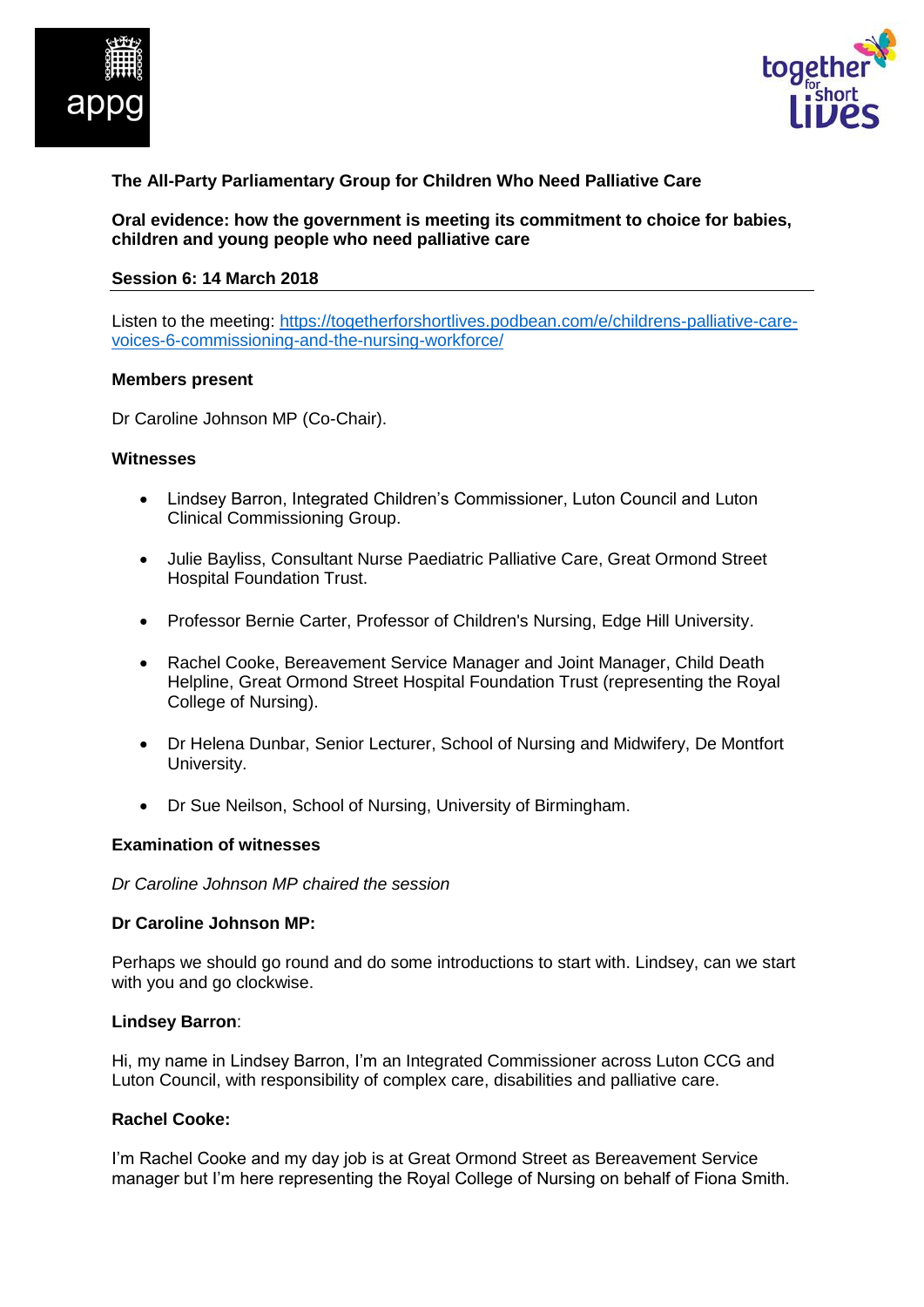## **Rachel Cross:**

I'm public affairs advisor at the Royal College of Nursing, I'm here with our members as a silent observer.

#### **Julie Bayliss:**

I'm Julie Bayliss, I am an RCM member and RSA nurse consultant at the palliative care team in Great Ormond Street at the tertiary centre and I'm here as well to sit in for James.

### **Dr Caroline Johnson MP:**

Are you here as part of your job at Great Ormond Street?

#### **Julie Bayliss:**

I'm sort of supporting the RCN because I'm actually a member of the group but also James invited me to come as well to give evidence as well.

#### **Nikki Lancaster:**

I'm Nikki Lancaster, I'm a parent.

#### **Sophie Dodgeon:**

I'm Sophie Dodgeon, I'm the observer from The Rainbow Trust children's charity and plus I'm campaigns manager.

## **Dr Helena Dunbar:**

I am Helena Dunbar, I'm a senior lecturer at De Montfort University and lead the children's undergraduate program there. I've also just completed a PhD in children's health care.

### **Dr Caroline Johnson MP:**

Great. Well done!

#### **Professor Carter:**

I am Professor Bernie Carter, I'm from Edge Hill University and among the research that I do focuses on children with complex healthcare needs and fits in with the whole of the inquiry and I'm a children's nurse.

#### **James Cooper:**

I'm James Cooper, I'm public affair and policy manager at Together for Short Lives, and we provide secretariat services to this APPG.

#### **Dr Caroline Johnson MP:**

Indeed. Thank you.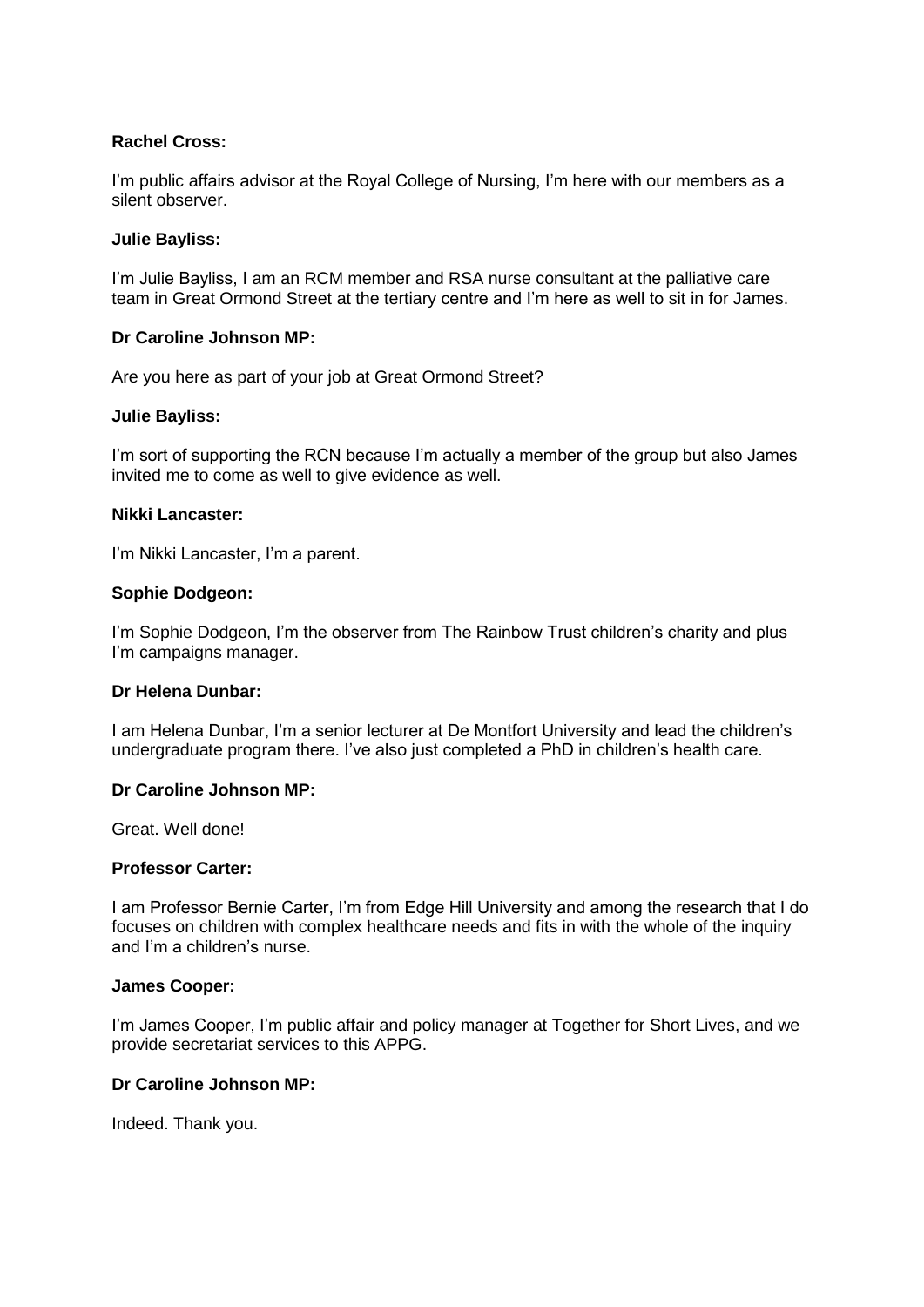Okay, so how we've done this is we've got a list of questions. Essentially, we're going to go through to look at different aspects of it and the way it can work is there's a hot seat goes to Lindsey first if that's okay?

# **Lindsey Barron:**

I've got the short straw here

[Laughter]

# **Dr Caroline Johnson MP:**

You did, yes! Sorry. We'll go through these first but if anyone else wants to chip in then they can.

So we'll start with, in the end of life care choice commitment the government says, I'm going to quote them, 'To support high quality personalised care for children and young people, commissioners and providers of services must prioritise children's palliative care in their strategic planning so that services can work there seamlessly, and advanced care planning can be shared and acted upon'. Do you feel that your council in Luton and your CCG do that?

## **Lindsey Barron:**

Yeah. I've got some notes here so if you don't mind if I just read from them?

Yes, is the short and simple answer to the question. We've got a clearly defined strategy, with agreed pathways for referral at care which has been implemented across the CCG, the local authority and our partner agencies. Our partner agencies include the local hospital, the hospice, community nursing and provider services. We've got an established and integrated multi agencies strategic group that's responsible for driving the palliative care strategy forward. The group is led by myself as an integrated commissioner and includes service needs for children's disability, social care, oncology, paediatric hospital consultants, GP representatives, hospice professionals and our emotional wellbeing provider service that provides a bereavement support. Not all children and young people have advanced care plans but where they do exist they are communicated to and shared with the hospice, the consultant, the GP…

## **Dr Caroline Johnson MP:**

Why don't they all have a care plan?

## **Lindsey Barron:**

They don't always have advanced care plans. It's not always possible to act upon an advanced care plan particularly when the child's health declines really really rapidly and also, we have had some instances where parents have withdrawn consent, so we will have advanced care plans, but we are not always… I think it's really important to say it's not always possible to carry them out to the letter because there will be incidences as I've just mentioned where it's just not possible.

# **Dr Caroline Johnson MP:**

When you say parents withdraw consent, withdraw consent for a non-resuscitation statements?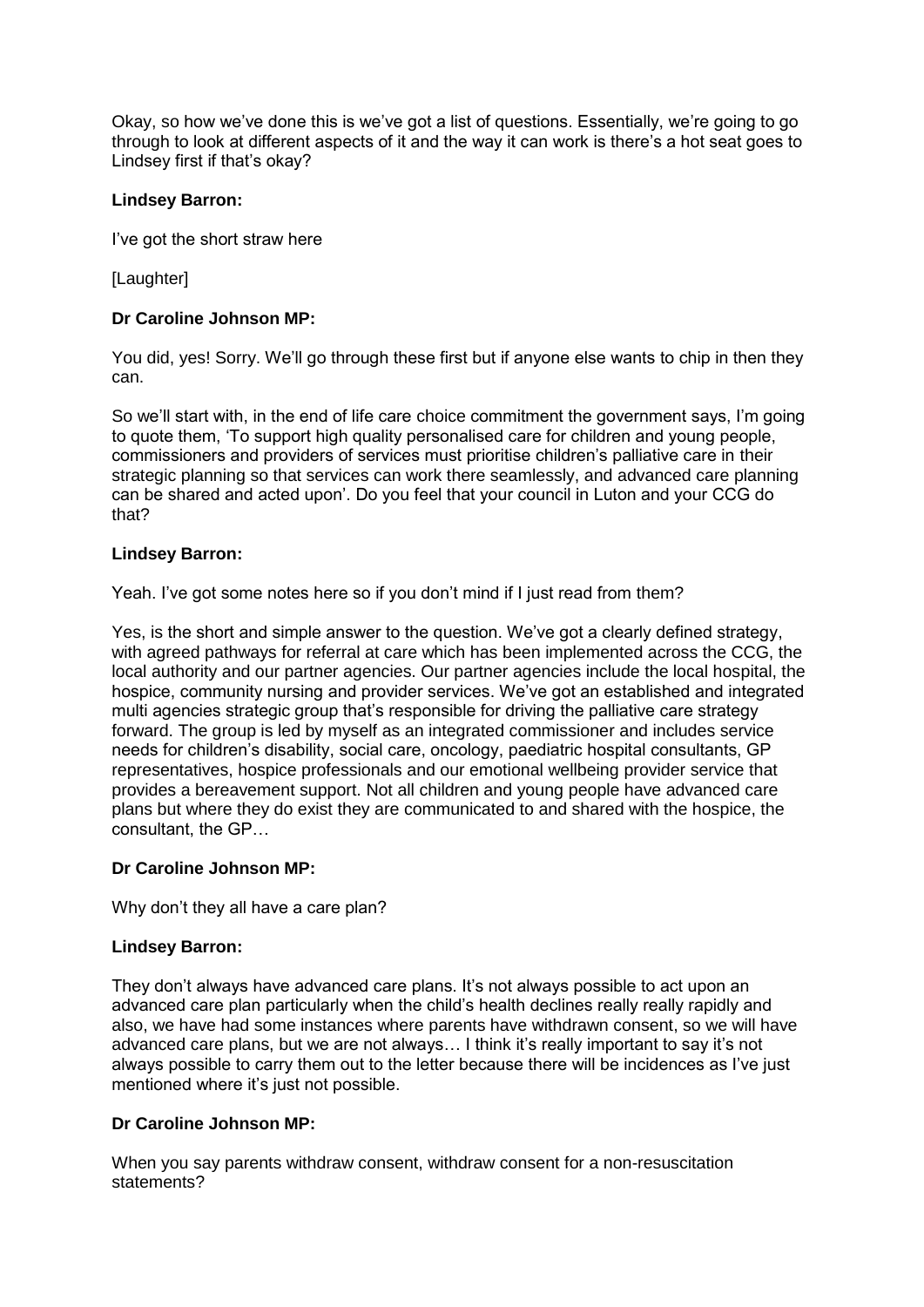# **Lindsey Barron:**

For lots of different things. We have had a few cases where parents had a preference for their child to pass away at home but when it came quite close to the time going, they actually said we can't deal with this at home, we would like our child to be moved to the hospice. We've worked really hard to make sure that we can be as flexible as possible at that moment that families need us.

# **Dr Caroline Johnson MP:**

I think it's very difficult to know what anyone could want in that kind of situation.

**Lindsey Barron:** Some families do not want to engage in the conversation about the care plan because of everything that that means to that family. Some families are not ready to accept the fact that this is an end of life case. Some families do not want to accept that their child is palliative so if they don't have that conversation, you know, they can kind of keep deferring, deferring, deferring… I'm sure you can appreciate that, and that's the feedback from our fabulous GP who works across the community and very close to Keech and the local hospital. It is always our intention to have an ACP but it's not always possible.

## **Dr Caroline Johnson MP:**

How far is the hospice from your patients?

### **Lindsey Barron:**

Geographically?

## **Dr Caroline Johnson MP:**

Yeah.

## **Lindsey Barron:**

At least within… literally on the edge of the town. I guess if you lived the further point away you would be travelling under 10 miles.

## **Dr Caroline Johnson MP:**

It's not difficult for your parents to get there?

#### **Lindsey Barron:**

No. No.

## **Dr Caroline Johnson MP:**

Is this typical of what you see elsewhere?

## **Lindsey Barron:**

In what…?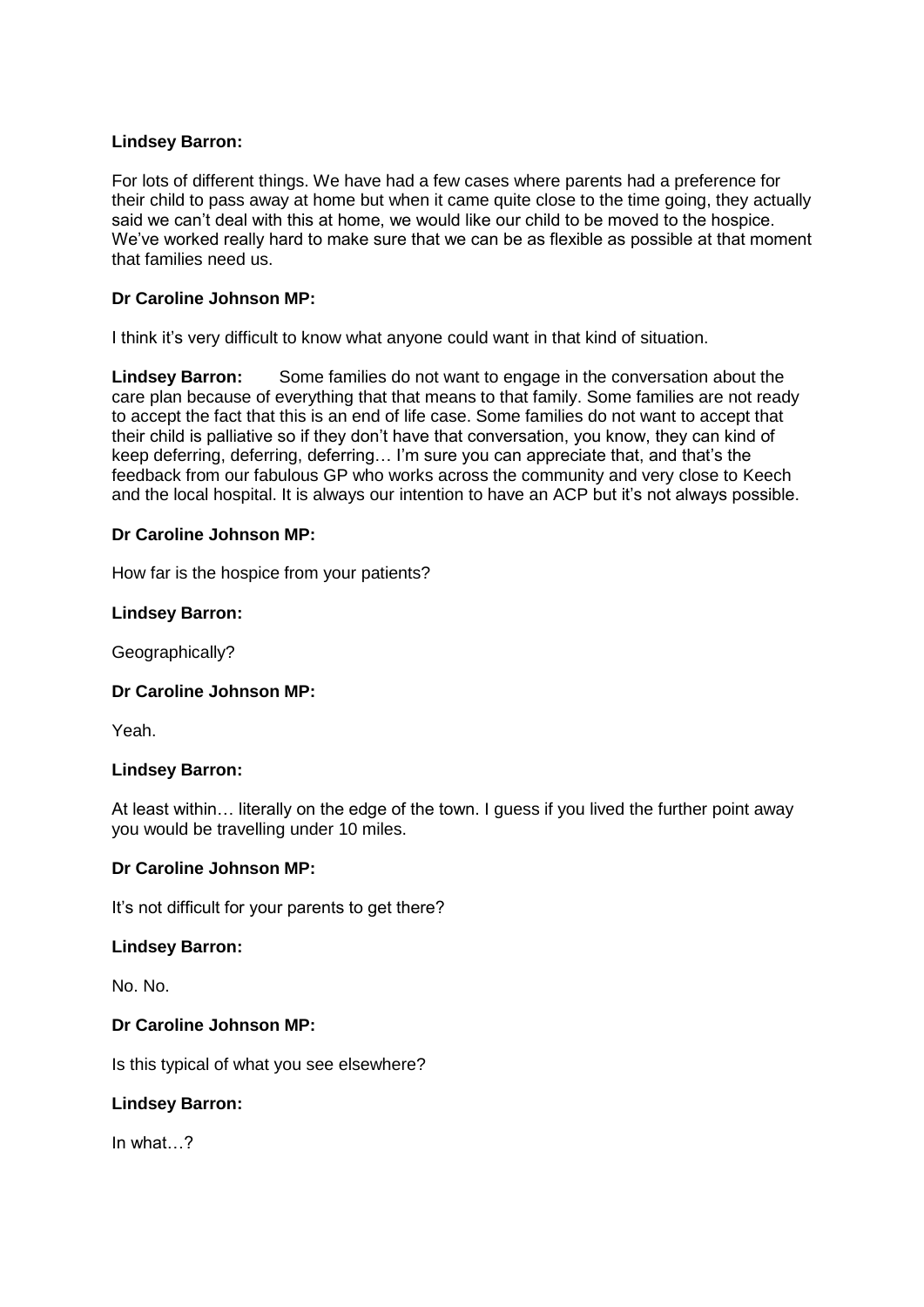In terms of that you've obviously got great services, is that typical of what's seen elsewhere?

### **Lindsey Barron:**

No, I don't think so. I think nationally, if you look at any national media, even Together for Short Lives reports clearly documents that palliative care is not consistent.

### **Dr Caroline Johnson MP:**

So, some areas are very good, some are less so?

#### **Lindsey Barron:**

Yeah.

### **Dr Helena Dunbar:**

Can I just say there that I think that the strategy, certainly within the East Midlands, in terms of clinical commissioning groups, is very focused on adult end of life and the implementation of that really and I think children's palliative care isn't included in that all of most of the time.

### **Lindsey Barron:**

We've certainly got separate strategies. We have one led by our adults' commissioner and we have our own children's strategy. We also have a transition pathway that's in both our strategies, so I think transition is another issue, big issue actually.

## **Dr Caroline Johnson MP:**

Do you think there's any barriers that could prevent you or others from commissioning children's palliative care?

#### **Lindsey Barron:**

Yes.

#### **Dr Caroline Johnson MP:**

What are they? What would you like to do that you can't?

#### **Lindsey Barron:**

I've got a short list actually of the most… in a climate of ever reducing budgets, cost pressures…

#### **Dr Caroline Johnson MP:**

Is your budget actually reducing in money?

### **Lindsey Barron:**

For the local authority it's been reducing year on year since austerity. Again, I think much the same as a lot of local authorities.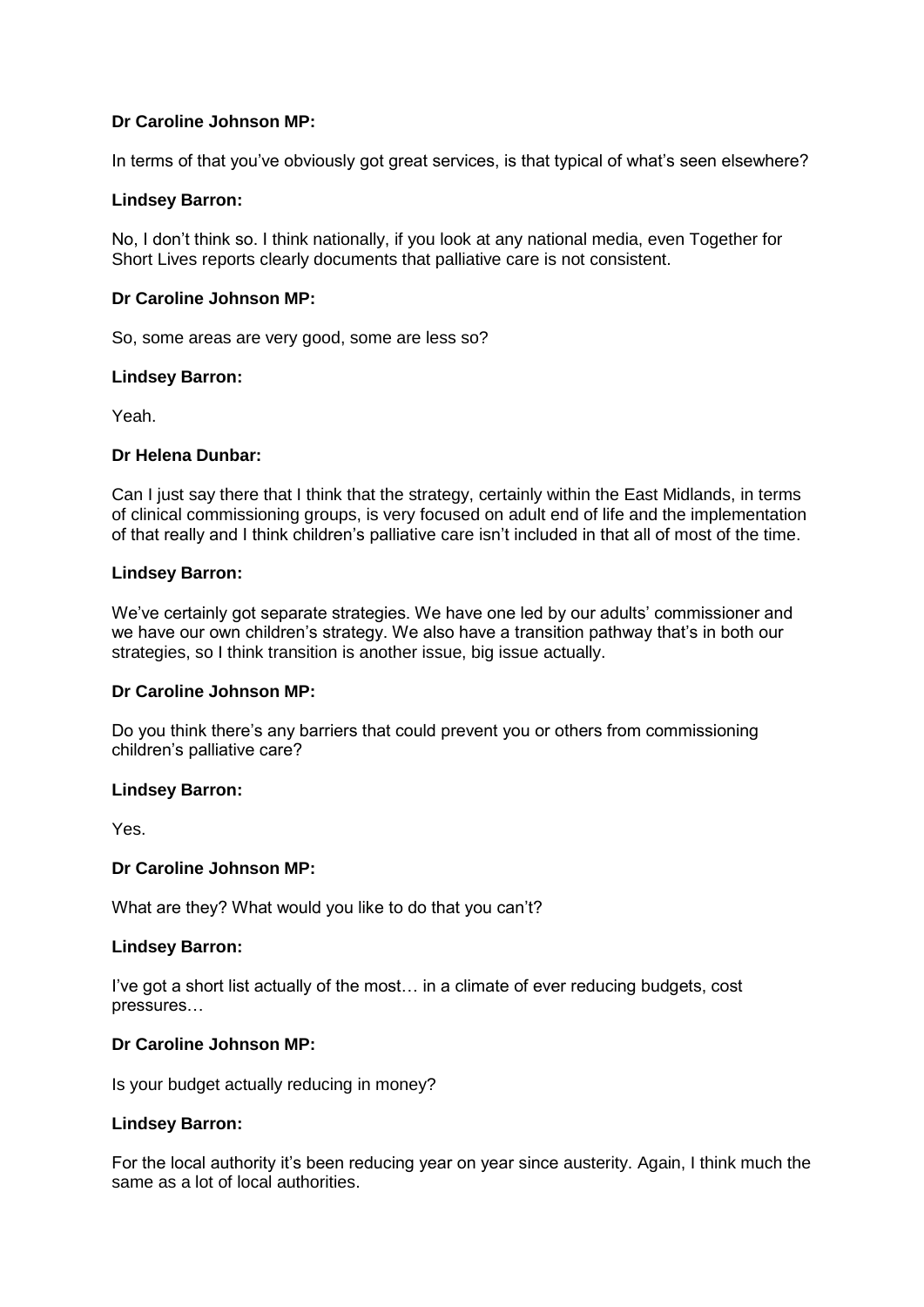So, your budget for your palliative care has that changed?

## **Lindsey Barron:**

No, it's remained the same. It hasn't increased but it has remained the same.

# **Dr Caroline Johnson MP:**

Okay, so your budget stayed the same.

### **Lindsey Barron:**

Within the CCG, yeah, and then the local authority budgets have been reducing.

### **Dr Caroline Johnson MP:**

But they've protected yours?

### **Lindsey Barron:**

No, it's not protected in any way, shape or form. No.

### **Dr Caroline Johnson MP:**

So, the amount of money that you get to run your service, regardless of what the local authority have or haven't got to share in terms of their total pie side, your slice of the pie has remained the same amount of money?

#### **Lindsey Barron:**

Yes.

## **Dr Caroline Johnson MP:**

Is that the same amount of money in real terms of just the same amount of money in hard cash?

### **Lindsey Barron:**

Hard cash.

### **Dr Caroline Johnson MP:**

Okay, so your budgets are the same. Over what period?

#### **Lindsey Barron:**

It hasn't changed in the last five years.

#### **Dr Caroline Johnson MP:**

Okay. If you had extra money what would you spend it on?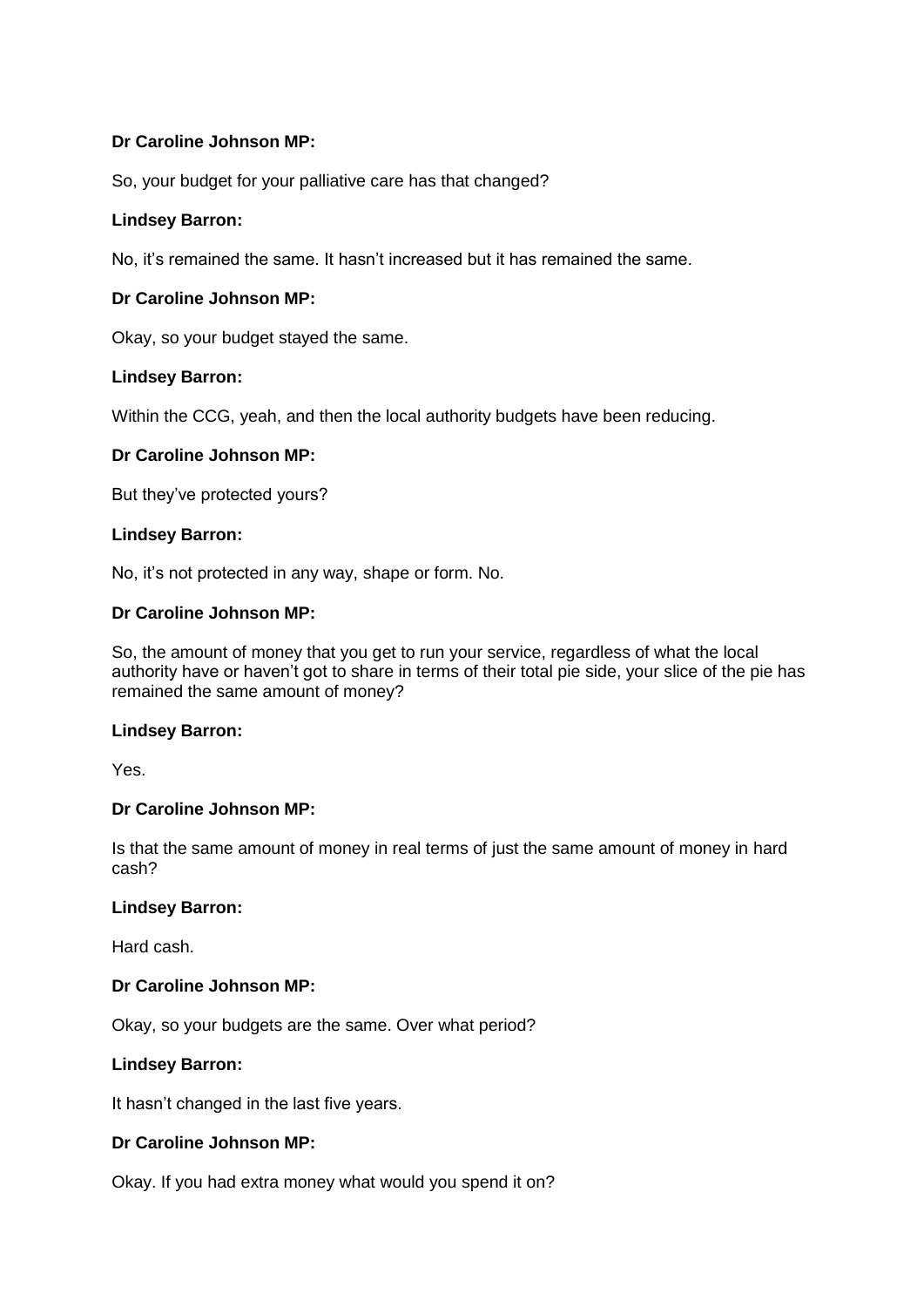# **Lindsey Barron:**

Well, the funding itself is not going to address the issues with capacity at the local hospice. We have one hospice that covers four CCG areas, they have a limited number of beds, their priority clearly is the end of life palliative care symptom control and pain management, so short breaks, respite is right down on the pecking list because they need to focus on what their priority care core offer is and they are trying to meet the needs of Luton, Bedfordshire, Milton Keynes, Hertfordshire and in some places I understand, some part of Buckinghamshire have also been approaching Keech for them to take young people.

# **Dr Caroline Johnson MP:**

So, those children are travelling more than 10 miles, aren't they?

### **Lindsey Barron:**

Yeah, there isn't anywhere else for them to go.

## **Dr Caroline Johnson MP:**

So, within your commissioning group they within currently 10 miles, but other commissioning groups using the same hospice are travelling much further?

### **Lindsey Barron:**

Much, much, much further. Yes. Much further. As I say, there isn't anything else locally. We have Keech Hospice in Bedfordshire, Nascot Lawn in Hertfordshire, Keech in Cambridge but that's an awful long way for families to travel and particularly if their family is in crisis and then you have Oxford, so you're looking at in excess of a 30-40-mile journey.

## **Dr Helena Dunbar:**

In my study, one of my families was travelling 58 miles into the hospice.

## **Dr Caroline Johnson MP:**

In geography I suppose it's like many things isn't it, it's the feature of the number of people living in any geographic area, because fortunately I suppose, children's' palliative care is not as common as adults and so I guess there isn't as many people requiring that sort of care. Have you seen any change in the number of people requiring it?

#### **Lindsey Barron:**

I think that one of the issues is the fact that the numbers are relatively small compared to adults, but they're so much more complex than adults and this is where I think it does get a little bit frustrating from my personal experience as a commissioner, just because the numbers are small does not mean to say that their need is not great.

## **Dr Caroline Johnson MP:**

No, but it means the geographical, travel location presumably makes it quite difficult to provide services very close to everybody's house.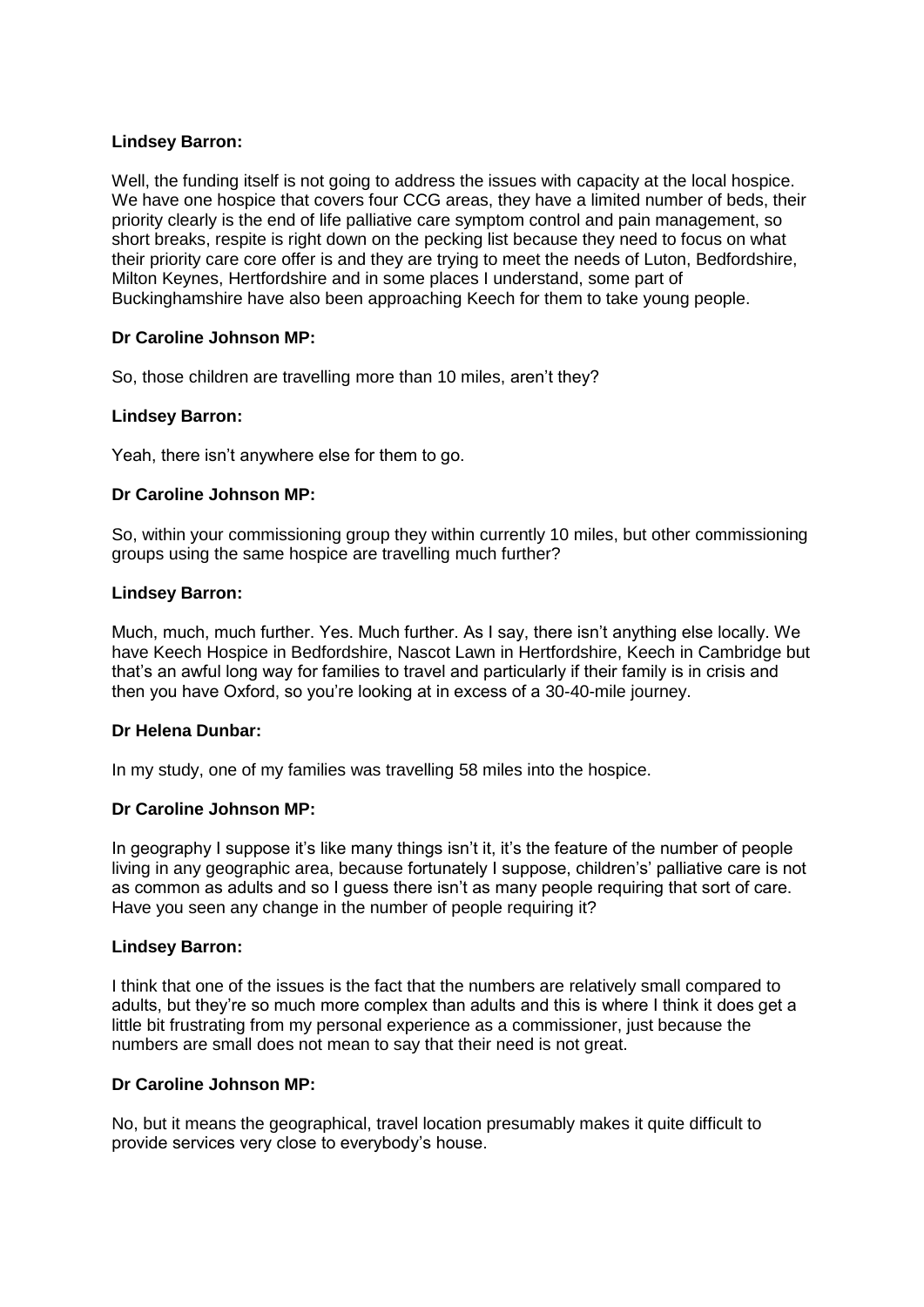## **Lindsey Barron:**

I guess so.

## **Dr Helena Dunbar:**

That goes back to the kinds of models that you're trying to provide in terms of the service isn't it, and there's a difference between having a centralised service in an area or how much an outreach model that you can go out.

## **Dr Caroline Johnson MP:**

My constituency doesn't have a hospital at all actually.

### **Lindsey Barron:**

A hospital or a hospice?

### **Dr Caroline Johnson MP:**

Either. Four hundred and thirty three square miles and I have neither in the area at all and so to some extent that's just a recognition of the population density I guess in the area. So, you think money is a barrier but if the budget went up 10% what would you be able to provide with that?

### **Lindsey Barron:**

I think that's very difficult to say because the issue is when you have such a limited budget you get used to working in quite… You work with your initiative - let's stay that. So we look at how else can we support our families. Recruitment and retention of nurses is another reason why money can be an issue. If we increase our budget by 10% would that necessarily mean that Keech could recruit to that 10%? Probably not so would that be the best way of spending that additional 10%? With commissioning, clearly, you're in a cycle the whole time, you're trying to understand your market, plan what you're going to do and review and deliver, what I would like to see is more joint working. I've tried particularly hard to engage with our neighbours to have a joint strategy approach and discussions around a pool budget approach that… what could we do if we had that kind of agreement? Could we do more? If we could do more, how could we deliver it? Could we increase the care in the community? I have not been able to progress those discussions so that's been a little bit frustrating.

## **Dr Caroline Johnson MP:**

The workforce issues, is that about the difficulty of the job, emotional stresses of the job?

## **Lindsey Barron:**

You would need to ask the employer because I can't answer that question as a commissioner. All I'm aware of is that we have a national shortage of paediatric nurses. My understanding is that historically or paediatric nurses or palliative care nurses don't necessarily stay in that field for particularly long, it maybe that it's just too emotional, too much of a drain, I really don't know, you'd be much better to speak to a practitioner or an employer. I can only give you what I know as a national picture.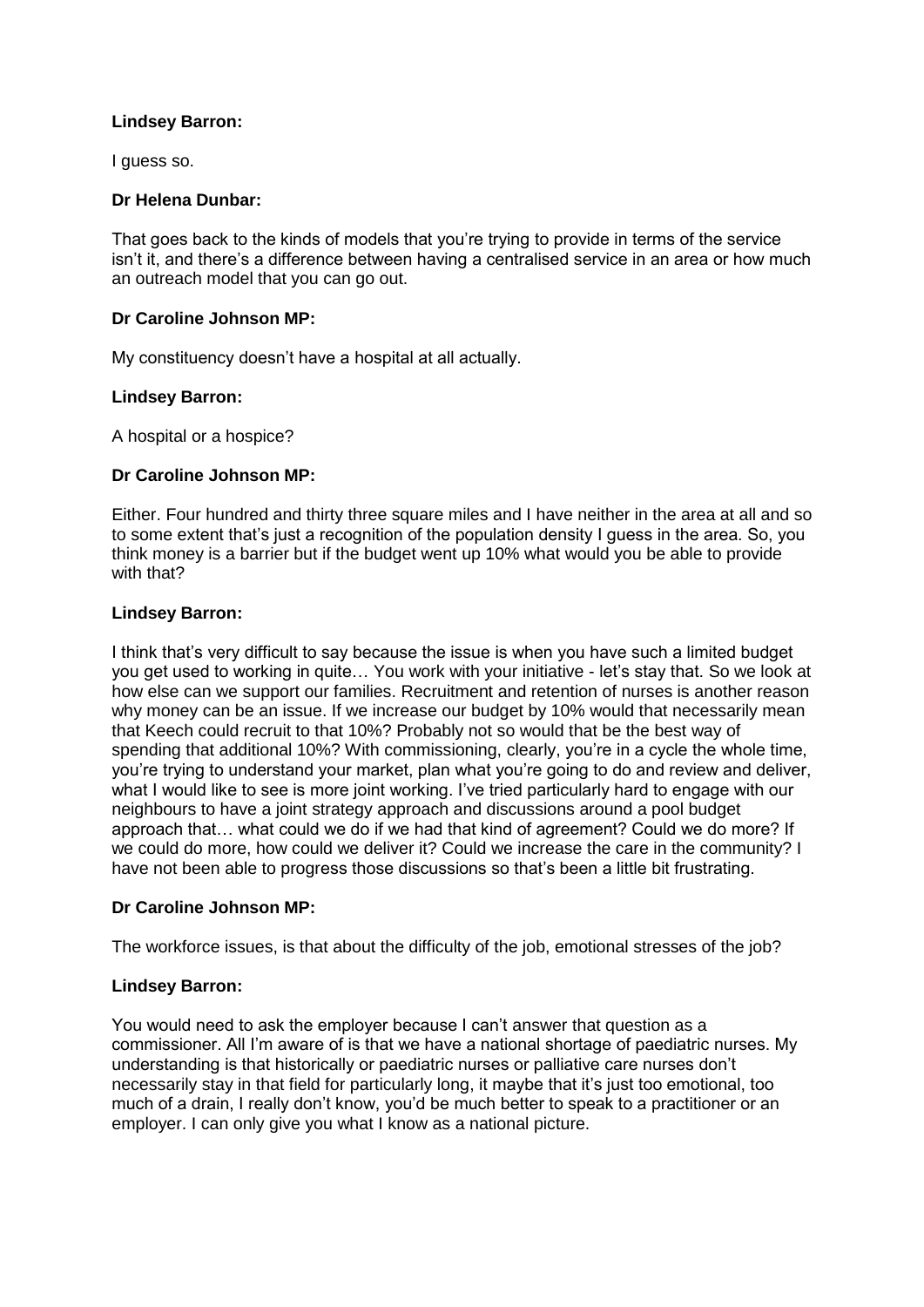## **Julie Bayliss:**

One of the things from the RCN perspective is we know there is roughly about 3,500 paediatric nurse shortage UK wide and…

## **Dr Caroline Johnson MP:**

As part of the health select committee we did a… I recently stepped down from that, but we did a review of nursing workforce and the figures around shortages were very opaque in that respect in as much as we were given the shortage of numbers but then when you looked at the numbers… so I think we were told initially there was a shortage of about 36,000 or 40,000 depending of which people you spoke to, but then when we dug deeper into those statistics what we found was that actually the individual nurses were around and they were employed and doing all but 3,000 of those jobs nationally, so if you say it was 40,000 you could say 36  $\frac{1}{2}$  of those jobs are actually being done by nursing staff working as either locum or bank or something like that, so the individual people seem to be there…

### **Lindsey Barron:**

There's huge vacancy but If I could use…

### **Dr Caroline Johnson MP:**

… and the word ''vacancy again is that the numbers were… the vacancy was to find a job that had been advertised and not filled but some places were putting in adverts for jobs that didn't exist or that were regularly put in by a trust in case a vacancy came up so there was an advert in, it was quick. Some of it was about desirability rather than necessity. So vacancy is a hugely difficult thing to…

#### **Lindsey Barron:**

It is, I agree with you, but also, looking at the competency and the skills of the workforce is key because the vacancy in our heads, as we're hearing from around the country through the RCN, is it tends to be at the senior level, the leadership - so your band six and up. For example, at GOSH we've just taken on 200 junior staff, we're seeing the impact that that is having. They haven't got the skills or the resilience or the training behind them to deal with these palliative care cases and complex cases, so the retention of staff is really difficult.

## **Dr Caroline Johnson MP:**

The other thing that the government didn't have figures on, the reports asked them to provide figures on in the future, the Department of Health, is when the nurses are getting to band six, previously they would have been on the wards providing that senior level support and one of the things I've noticed on the ward is that the nurses when they get to that stage now have many other options that would be band seven or band eight pay that are still nursing jobs that are on the wards but work with more sociable hours mid-week, not night hours, and they've got practitioner-type roles, [inaudible 20:19] roles, [inaudible 20:20] development nurse, all these things that are more attractive as a role than working night shift for the same money.

#### **Lindsey Barron:**

In palliative care it costs to care doesn't it, it's that emotional labour and the intensity of it that has a huge impact on the retention of our staff and just basic things like clinical supervision, it's not there for a lot of staff. Junior staff come in quite eager to join a pathway and we were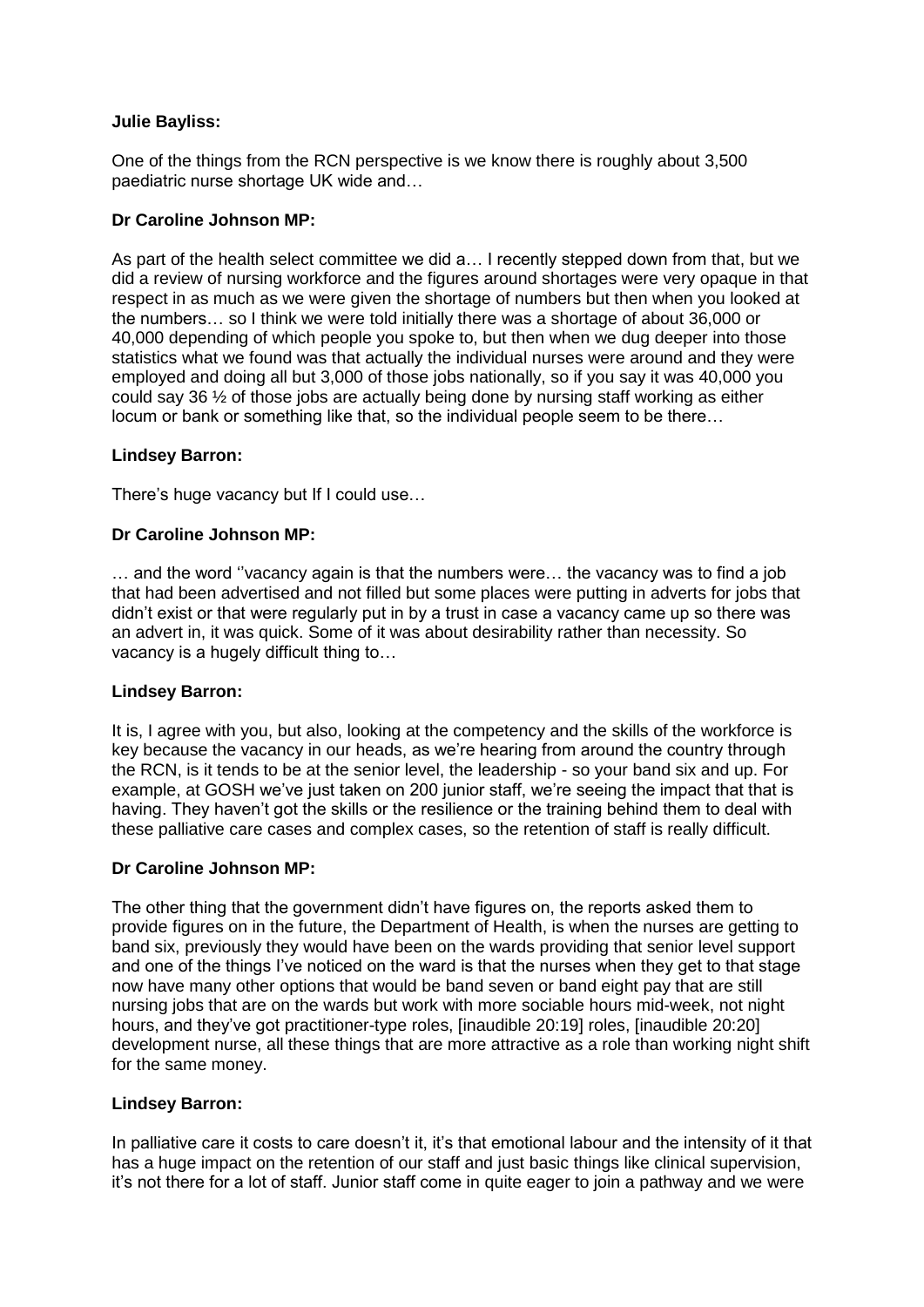talking about that the other day, there's not the path like you just suggested for them to remain so they want to stay on the ward in the leadership.

## **Dr Caroline Johnson MP:**

No, that's the point, it seemed to me that we provide insufficient ward to the senior nurse who's providing the ward-based care, we've gone to providing more of a ward in terms of financial and working conditions for the nurse that does the advanced practice but that means we're taking the senior nurses away from ward-based care, not providing that balance of attraction. They didn't have any numbers. I'm not saying that these [bills 21:29] aren't valuable but the Department of Health have no figures on what's...

### **Lindsey Barron:**

That's quite interesting because Health Education England were doing research and we haven't seen this. Fiona relayed to me that they looked at the workforce particularly in children and young people, but they haven't finished that report. That would be really good if we could have that. What did they find? Why didn't they publish it?

### **Dr Caroline Johnson MP:**

I know the nursing work force thing that [inaudible 21:57] [from a simple perspective 21:58], that has recommended that the government provide these sorts of figures so that they can see what's happened to the nurse when he or she has got to band five and decided to go and find a different role. It maybe that the nurses on the ward need to be [uplifted 22:16] from their remuneration to recognise [over speaking 22:20].

### **Lindsey Barron:**

It's about training.

## **Dr Helena Dunbar:**

Absolutely, part of the problem is our undergraduates, student nurses aren't getting the experiences in terms of palliative care because that goes back to a capacity thing and for us at our university, we could train double the amount of cohort that we have but we can't because we haven't got the placement capacity for them so there is nowhere for the nurses to go to get experience and certainly experience in palliative care and the mentors aren't there to mentor them.

#### **Dr Caroline Johnson MP:**

Is that a feature of capacity of we've reached saturation point in the system for the ability to train people because there are only so many patients? The same with medical schools [over speaking 23:14].

[group agree, 'No']

#### **Lindsey Barron:**

That's not reached saturation or even close to saturation point I don't think personally.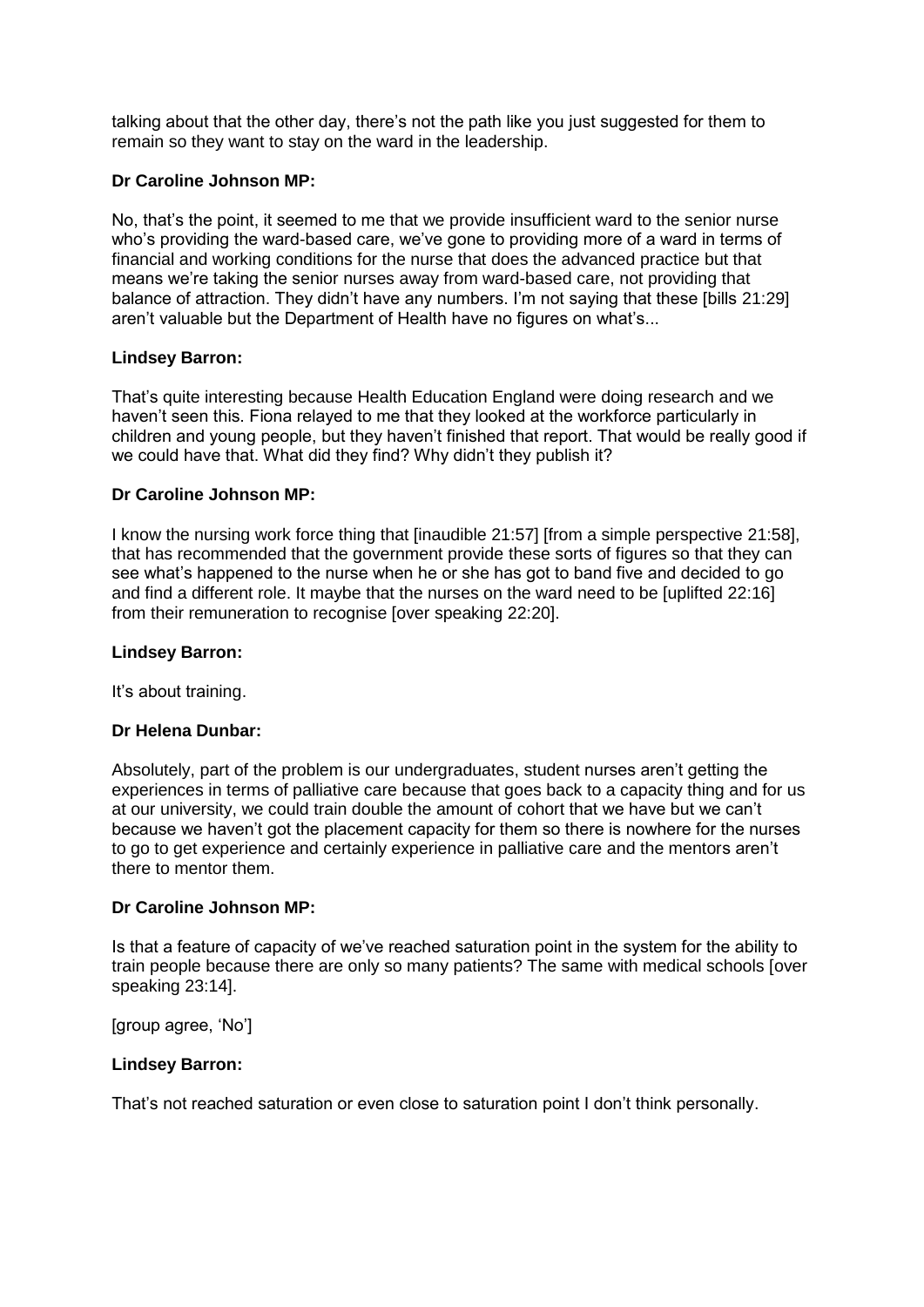No? So, it's capacity… if you think there is capacity in the system to put these student nurses somewhere to learn, so how would you develop that capacity?

# **Dr Helena Dunbar:**

Well, it comes back to trying to retain the staff that we have got, and it is band sixes that we don't have because we need them to mentor our band fives and our student nurses and our apprentices that are coming through, but if you fundamentally aren't retaining your senior staff, then that's where part of our issue is really. It goes right back as well in terms of how to care to what's in the curriculum in terms of the experiences that our student nurses are getting, and what training they're getting. So, from a children's perspective, with any of our nursing curriculums we have limited times for the children's nurses because it's quite a generic curriculum, so they're not fundamentally getting the key skills that we would want them to have, from our point of view our hospice in the East Midlands takes four students at a time, two from our university and two from another university. When you've got a cohort of 40, you maybe want that experience and two of them get it.

## **Dr Caroline Johnson MP:**

A lot of this is that… is the hospice realistically large enough to put 40 students in without it being [over daunting 24:53]?

## **Dr Helena Dunbar:**

You couldn't put 40 in at one time, but certainly you could look at that but they're not really made for that.

## **Dr Caroline Johnson MP:**

How many more could be realistically fit? I mean, if…

## **Dr Helena Dunbar:**

More than two.

## **Dr Caroline Johnson MP:**

I get that, but not as many as 40 but where does that balance lie?

## **Professor Carter:**

I think it's surely got to come down to what capacity a service has to meet the needs of the patient's families, for the children and the families so that they don't compromise that care because that care is just so individualised, it's so important, it's so special to families that trying to mentor and support the future people that will be looking after the children and families has to be balanced against that so that you don't take your eye off that service to families who are so vulnerable and in so much need of a really trusting relationship, that even if they know that the next generation of nurses needs to learn their priority is for their child, their family and a really close trusting relationship with the people within the hospice or the service. It's a really fine balance everywhere within children's nursing to make sure that what you're giving is family centred but also modelling the best possible care that can be given and providing that window into that service, because palliative care is one of many specialities that is difficult for children's nurses to become exposed to and therefore they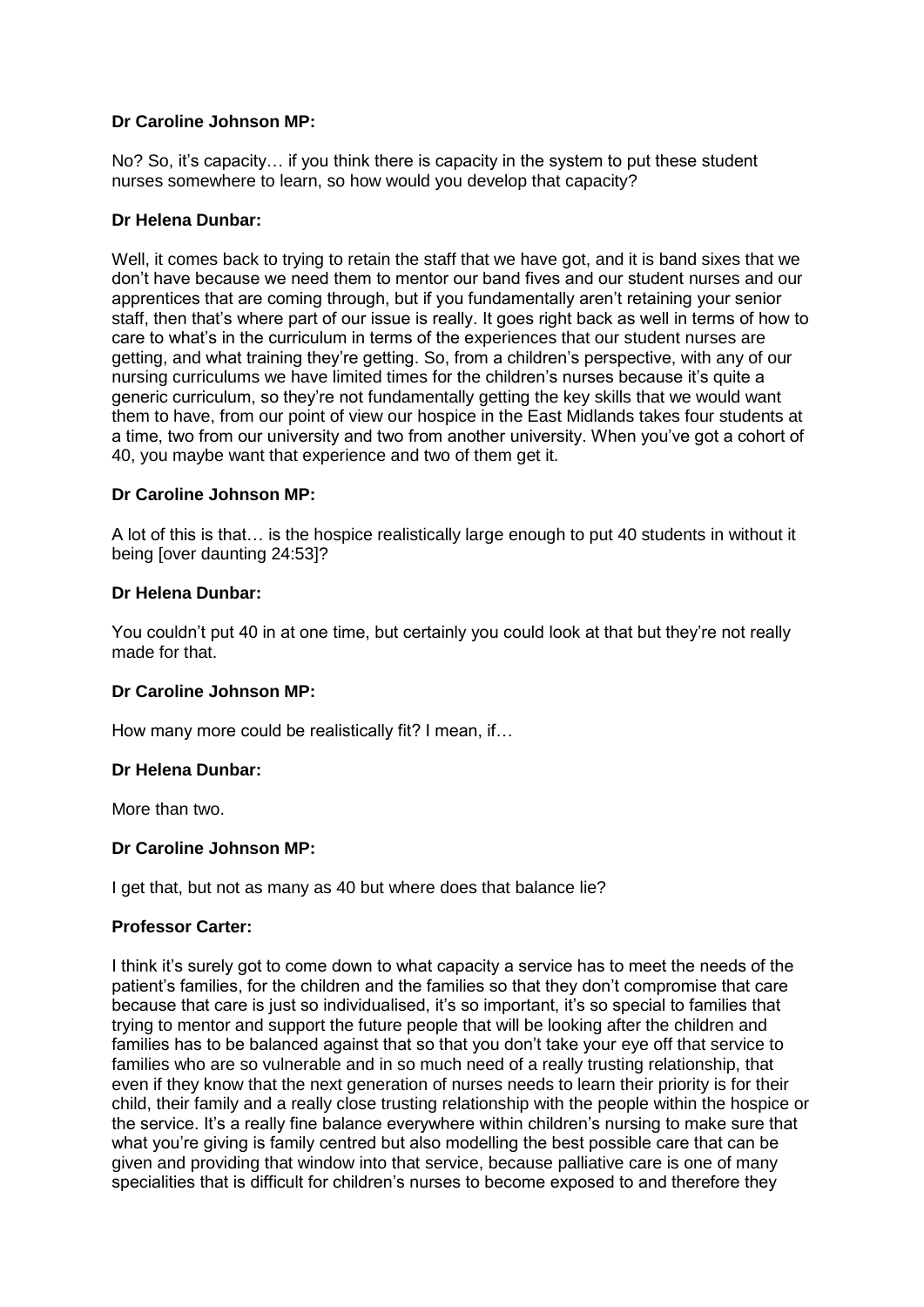think it's more difficult than actually it is, that it's more complex and whilst it is complex and difficult and special and wonderful, nurses who become exposed to that can realise that equally it's rewarding and beautiful and some of the best nursing that you can ever have. Some of your strongest memories can be there but they need the nurses who are delivering the mentoring, the nurses who are delivering the care to children and the student nurses needs high amounts of support and supervision and when you start to build a new workforce you start to take that workforce away from the place where they're working into places where they need to be taught, so there's a huge issue of whether or not you're moving the resources, so it's like a complicated chess board that if you move people here so that you provide future nurses, we're starting to rob the places that are where the care is being delivered. Families absolutely understand that, so it's going to take years to get a workforce that is as good as we want it to be and as good as the children and parents deserve it to be and as supportive as it can be, and Julie's got lots of things to say and…

## **Julie Bayliss**:

I agree with what you say, I'm just thinking I totally agree. I think it's about there's a whole… there are lots of workplace issues, there are issues around retaining nurses within the speciality that actually moving into palliative care it is about training and nurturing them through education and it's post registration education and it's working with senior people in that area but it's actually that balance as Bernie has just said, from actually the requirement at the moment of service delivery and doing that, so you might be a senior nurse doing all the doing but actually also the commitment to train as well and at a time that you need more resources and more workforce to enable you to do that because the nurses are also providing telephone on call, the complex conversations, the medicines management they're doing, the nurses in these areas are working very much at that sort of high end level doing a lot around seizure management, pain management and these patients are becoming much more complex with the whole move of the way treatments are going, patients are being offered more treatments, there are more options for them all to the good, but it is bringing many more complexities for the workforce. I think it is about having a strategy for all, so you're training everybody, so it's making sure that everybody whether you're a surgical nurse on a ward as a band five has some knowledge and skills around looking after these patients to the specialist where you are actually there for teaching and training. It needs that whole investment all the way through.

## **Professor Carter:**

And at the senior level. Some of the conversations I've had with past students and people with considerable experience and considerable skills and great knowledge of palliative care, when they're working is hospitals the decisions that they're making and the level of isolation they can feel as a senior experienced nurse away from the support structures that are available within the tertiary centre, you could feel physically and geographically you can be a long way from help and you can be the most senior person there but still… you would be not junior, but there would be lots of other people that were more senior to you and more available of you were working within a similarly sick child or child with particular needs than you would if you were in a tertiary hospital setting.

## **Dr Caroline Johnson MP:**

Do you think that the answer to that then is that we locate further hospice environments on the same campus site as a tertiary centre?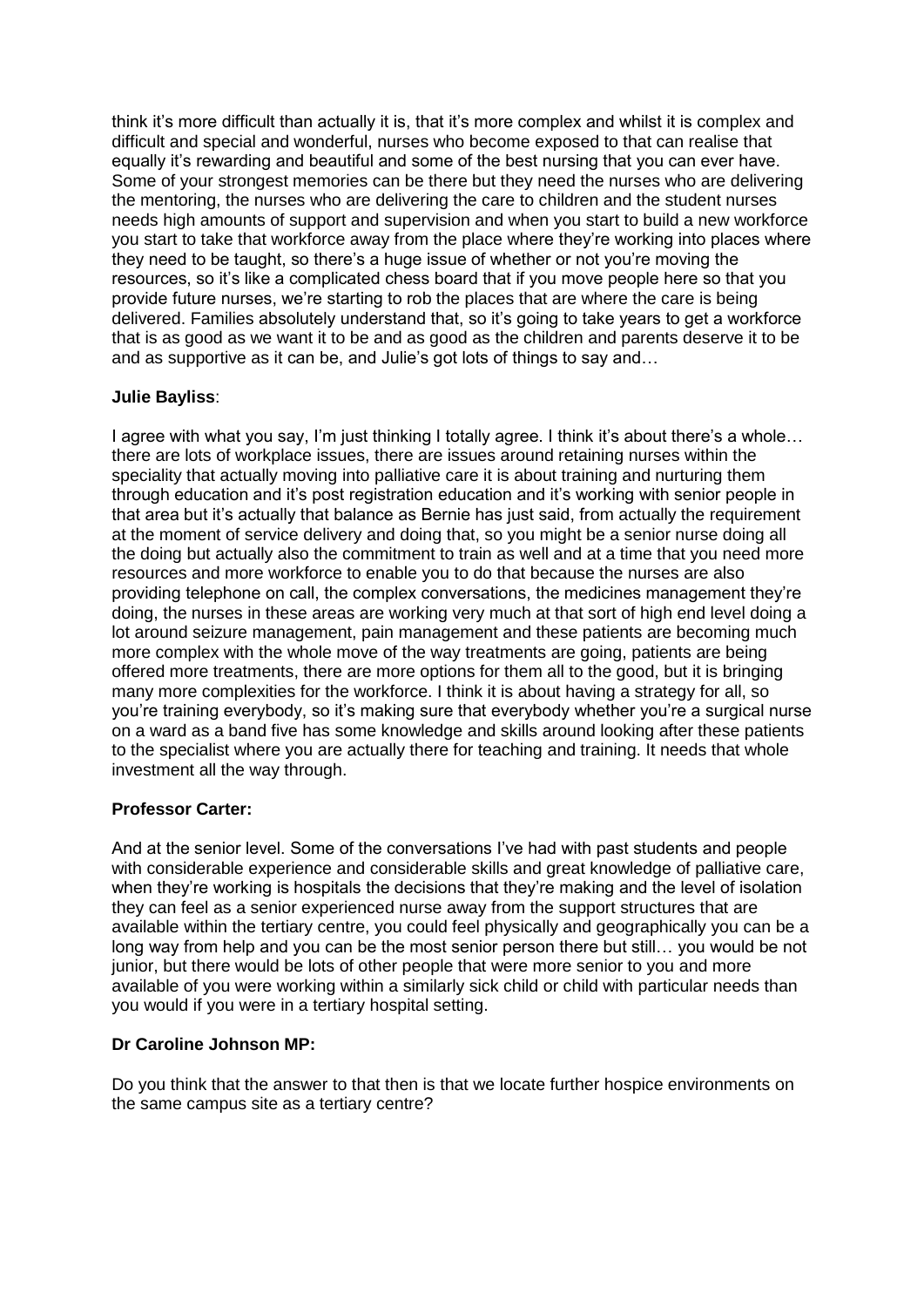## **Professor Carter:**

I think that's a possibility. One of the things that you need to think about is that all tertiary centres aren't always in fantastically good places and what we have done…

# **Lindsey Barron:**

I don't think it's the location of the hospice that's the issue it's the staff.

## **Dr Caroline Johnson MP:**

Saying they're geographically far and feeling isolated because you don't have access…

## **Professor Carter:**

Not all of them, but some of them are. I think one of the things that we could do is do more talking to parents and more talking to children to find out where they would like services to be placed because traditionally they've been placed in beautiful setting which may or may not be the most perfect… and maybe the setting is not the most perfect place for the delivery of these services. I think we need to not exactly wipe the slate clean, but we need to think about what services the parents and children want and need and how can we bring that map together with the services that are actually available because I think if there were the ability to engage and to swap and to integrate and collaborate more we'd have a more flexible and a stronger and more resilient sector.

# **Lindsey Barron:**

You need nurses without borders, Médecins Sans Frontières.

## **Dr Caroline Johnson MP:**

Who would be then also... if you had a tertiary centre there wouldn't be this, if your children needed to be admitted to the ward for this than and the other and then go back?

## **Lindsey Barron:**

You could do another step up, step down.

## **Dr Caroline Johnson MP:**

Well, in as much as you get children who have been having hospice care and come to the hospital for something to be done and drugs to be given or some treatment or some sort of examination, I'm not talking in the last few hours or days but before that, would presumably be possible for the… if you were co-located for staff to come to you rather than the child having to move?

## **Professor Carter:**

That kind of takes it away from the notion of home is the best place for children to be where it's appropriate for the family. I think most families would prefer the services came to them and Lennon's mum is definitely nodding there… so there is that sense that we need to consider that the child is the centre of the care and the parents and the family. The thing that comes out of every single conversation you ever have with parents is that need to spend as much time as they can with the child as part of their family and the family is generally most a family when they're at home, so I think that has to be catered to, so rather than making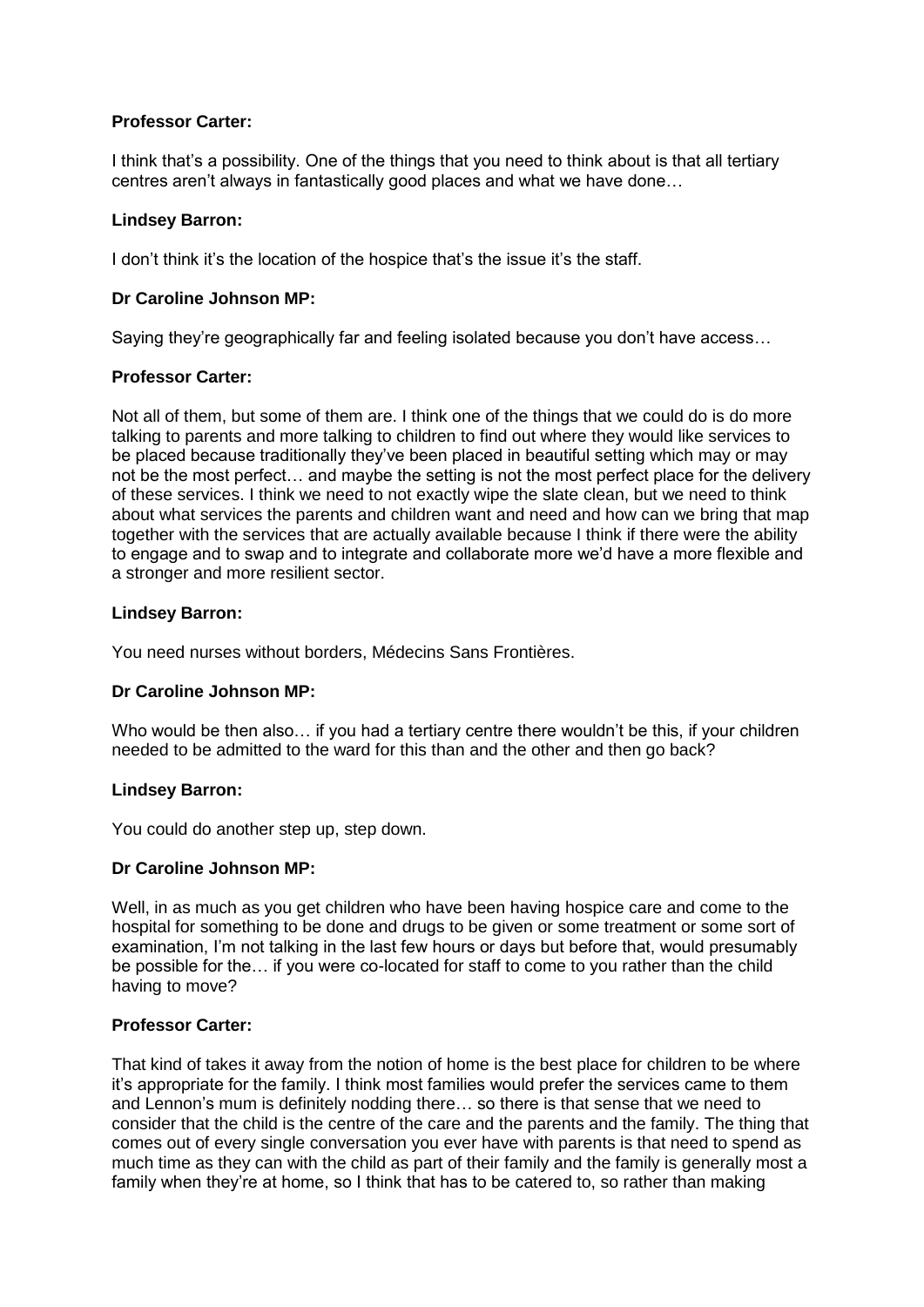people co-locate with tertiary centres we need to think about how our services can be delivered more locally and the community, the home as being the centre of the care because end of life care for the sort of children we're talking about here goes on for a long time rather than just days, it's the lifetime of responsibility and caring and trying to remain a mum as well as the carer of the child. It's a massively difficult balance to make.

## **Julie Bayliss:**

An area maybe we just haven't mentioned yet is community nursing and it comes to your point about being at home and I think that's a real area where there are real workforce issued in our community nursing and is a real deficit and those families that have really excellent supportive community nurses that work alongside the hospice and the tertiary centre work really well, but where there are limited resources from community nurses only working Monday to Friday or Monday to Thursday, eight to four, they're very isolated out of those hours and those families have often said they will ring tertiary centres or they will go to their local hospital, so actually they end up going into local hospitals in the middle of the night because there's no one to come out to them.

### **Dr Caroline Johnson MP:**

Though not all children presumably with palliative care needs would always have a tertiary care centre?

### **Julie Bayliss:**

Yeah, I'd say it varies yeah. There will be a tertiary centre that they're linked to even if it's a difficult travel. Typically, the last thing that a parent will want to do is to take a child out of the home and take them to hospital. They will do everything that they could possibly do to keep that child at home. As soon as they take the child to hospital, however good the staff are there, there's a sense of being out of control, so if it's a pain management matter, they'd much rather a community children's nurse would come in and provide care for them.

#### **Rachel Cooke:**

Unfortunately, community children's nurses have been decommissioned in areas, we're hearing that, so the numbers are short and so we can't deliver 24/7 nursing care, or the teams are shrinking.

#### **Dr Caroline Johnson MP:**

The government says commissioners should consider how they structure services to ensure that they offer accessible high-quality respite and grievance support, Lindsey, how does your CCG ensure that they've done that?

#### **Lindsey Barron:**

We work, as I say, in an integrated way. So, we have a service level agreement with the local authority for the provision of overnight short breaks with other [inaudible 36:05]. We also have a CCG, through a poor budget arrangement contributes for us what's called the contract care service, where contract carers are recruited, and the child or young person will go into that carers home to have a short break within a family setting, so they're not going into a residential unit or hospice, they're going into a carers home and having their care there. We also have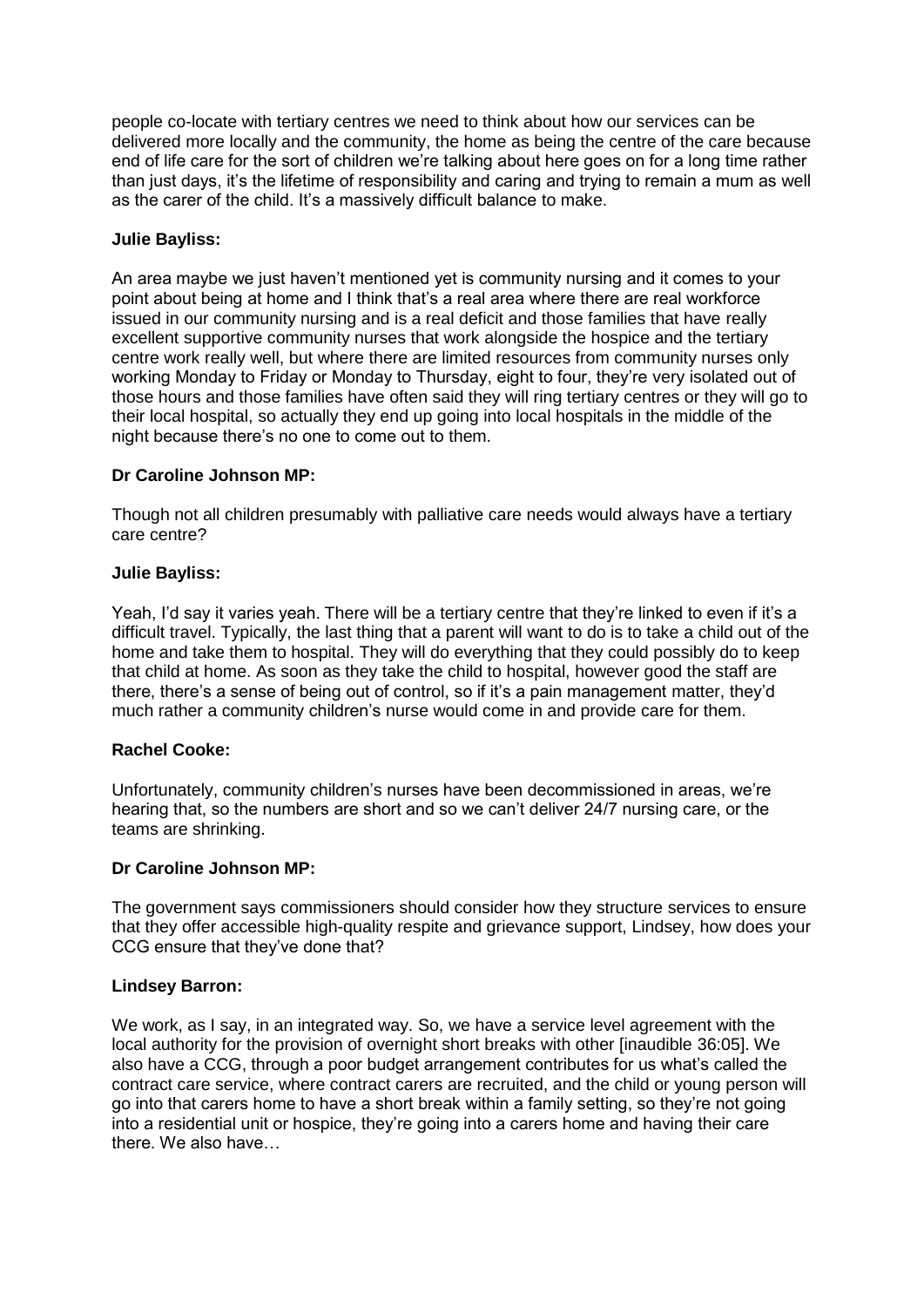Do you provide care for the families at home?

### **Lindsey Barron:**

Through the hospice contract they have the community nurses go in and visit, we don't commission to do care overnight say, but certainly listening to what everyone's saying here, I'm going to take that back to my powers that be to look at what we can do there to support families outside of those… after five o'clock and before eight AM.

## **Dr Caroline Johnson MP:**

Because one of the things that we got previously was that if a family… if I wanted to go on a night out then I might arrange a babysitter and that for these families it's very much more challenging, almost impossible to achieve that particularly if you want to go out with your family who are [inaudible 37:30] and so the only solution seems to be a short break where you take the child to a hospice or another place.

#### **Lindsey Barron:**

We have three options in Luton. We've got a residential inhouse short break unit...

### **Dr Caroline Johnson MP:**

How many days a year do families get?

#### **Lindsey Barron:**

That would vary from child to child and it would depend on need, it will depend on preference and it will also depend on capacity of whatever service the family choses. They will probably overall get less through Keech purely because of Keech's capacity.

#### **Dr Caroline Johnson MP:**

What sort of range are you looking at for, what sort of range or average are you looking at?

#### **Lindsey Barron:**

What, of stays?

#### **Dr Caroline Johnson MP:**

Hmm.

#### **Lindsey Barron:**

Within the number of [inaudible 38:24] resource centre which is our inhouse residential unit, I think it works out on average to be… and I'll have to come back and clarify this for you, I think it works out to be one night in two and a half weeks or one night in four and for the life of me I can't remember, sorry I'm having a blank moment on that one.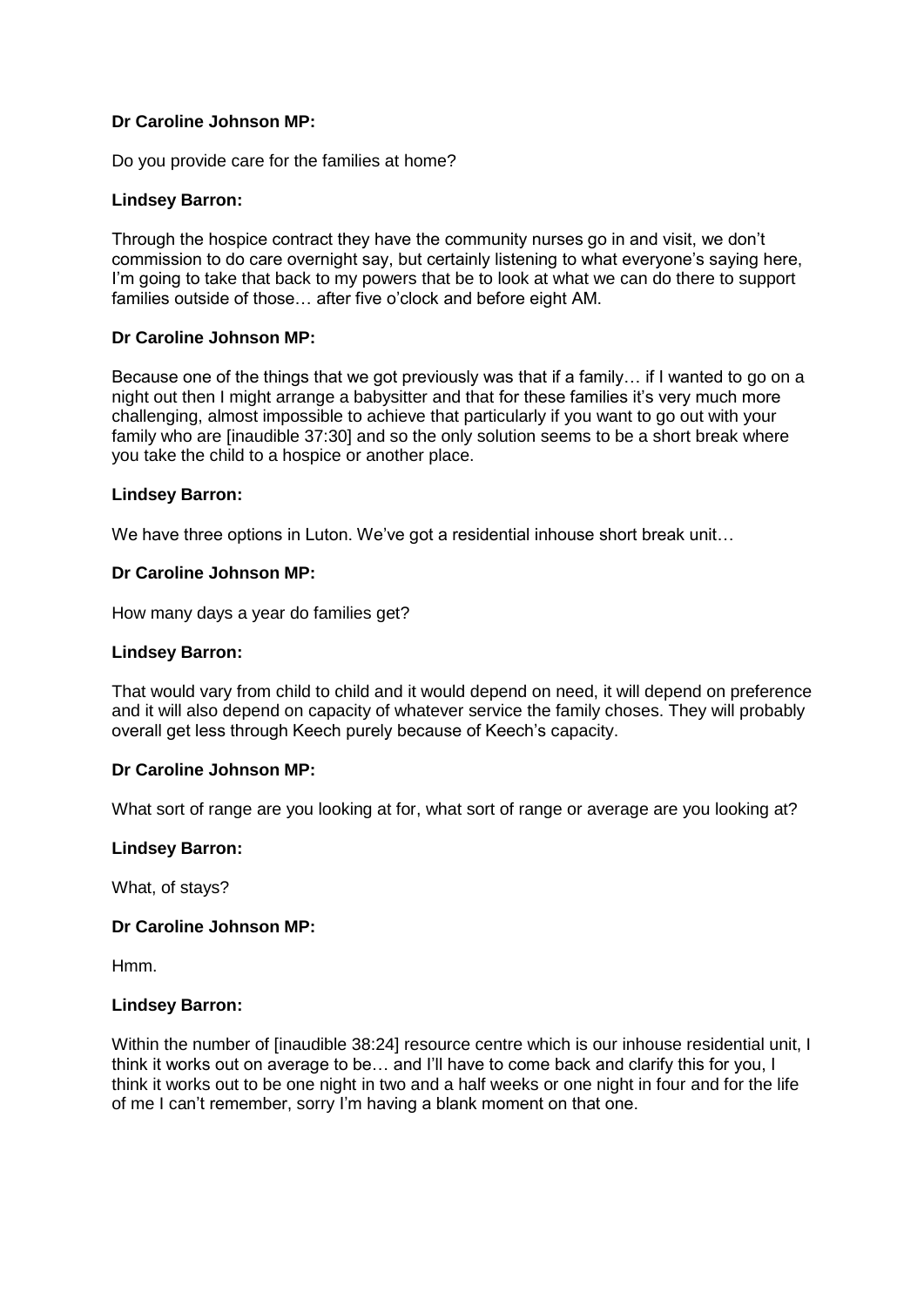Okay. Do you provide any services where trained people will go out to the home and provide that care, so parents can literally go out for the evening and come back and have the child and do their own thing?

### **Lindsey Barron:**

No. We don't offer a babysitting service, we don't do a childminding service. The options are care within the contract carers home, the hospice or the inhouse and residential, however if the family are known to social care they can get a direct payment and they can then use that direct payment to get their direct payment worker to go into the home to care for their child when they go out, but generally speaking that's not...

### **Dr Caroline Johnson MP:**

Do you have that?

### **Nikki Lancaster:**

We didn't have direct payments, but we qualified for continuing healthcare. I would get a continuing healthcare trained worker who would come and help me at home but because my son had quite complex health needs, he required hours of medical care during the day, two hours of medical care of a night and the only people that were trained to look after him were Keech hospice, me, dad, the continuing healthcare girls and the respite at Nascot Lawn, if me and my partner ever wanted to go out or take our other children away because my son couldn't leave the country or go on holiday or anything, it would be our break at Nascot Lawn would be what we would use. We had a package of 41 nights a year, so we generally used them as one weekend a month from a Friday night to Monday morning once a month, and then we would use five nights in the summer holiday as well and take our daughters away for a holiday. Unfortunately, as everyone around the table will probably know, Nascot Lawn is the only healthcare funded respite centre in Hertfordshire and is threatened with closure.

The CCG withdrew funding in June last year. We started a campaign to try and save it because those children that are using Nascot Lawn are unable to use the other respite centres in Hertfordshire because they have complex medical health needs so there's no nursing in any of the other three respite centres in Hertfordshire. We took it to a judicial review and took it to a second judicial review a couple of weeks ago and won on the grounds that the judge found it was a nursing facility, it was an NHS facility. Unfortunately, it still looks like it's going to close, the CCG still look like they're going to pull the funding and maybe hopefully work together with the LA to put some sort of nursing care into the three other respite facilities but unfortunately for the short term it means that those families that are now under Nascot Lawn have had their respite reduced too, so they're now receiving about a quarter of their package and have been since November last year. They're considering community care in that side of the county you can't fulfil the care packages so one instance that we were discussing before was that there is one family in particular who have a community healthcare package, they're using Nascot Lawn, their son has been very ill and has been in Great Ormond Street, he came home and unfortunately his dad got an infection and had to be admitted to Watford General, the continuing healthcare team couldn't fulfil the community healthcare package, the child then went into Watford General HDU because they couldn't look after him at home, not because he needed to go into HDU, but because there was no one else to look after him, there was no manpower to look after him at home so he took up an HDU bed.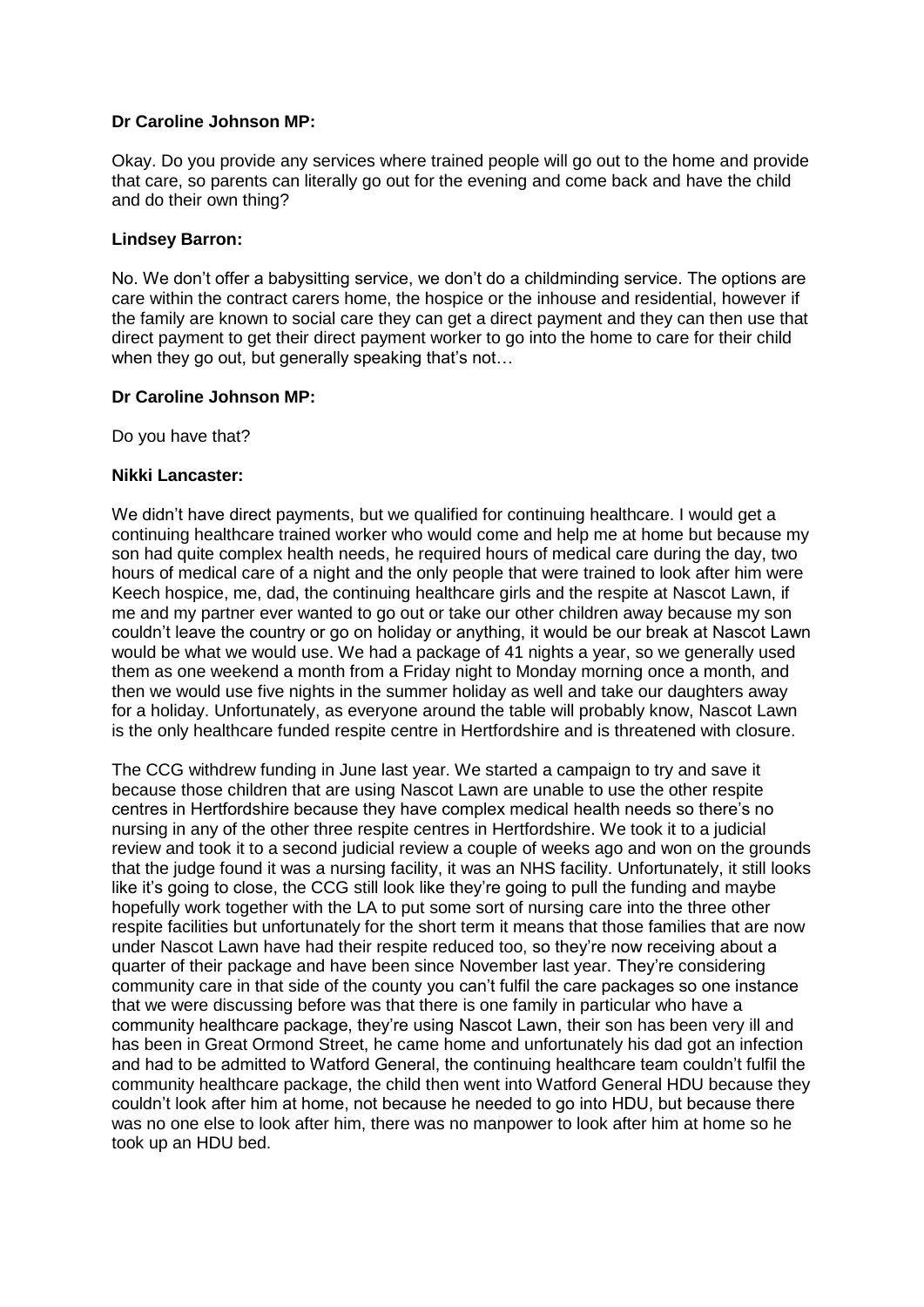I've definitely seen people bring their children to a hospital on a Friday because they definitely need their respite and they can't find it any other way.

## **Nikki Lancaster:**

That's a last resort for a parent. I would do anything not to step foot in a hospital. It would be a true last resort.

## **Julie Bayliss:**

Parents I think are the absolute unsung heroes and they don't want to be heroes, because every time, however committed the service are and however good we try to make them the parents are constantly absorbing the lack of service. You talk to parents and they are on their third night providing, quote 'Third night of three or four days of providing 24-hour care for their child because the carers can't come or the package has broken down or whatever has happened, and you know that that would not be allowed in a workplace setting, it's allowable and it's almost acceptable and it's almost routine now that parents will just absorb those deficits within the services that we're providing and it's so unfair to the parents because they just cannot… they do it year after year, month after month and we need to know that the service that we're providing is being covered by parents who can't do anything else because they absolutely love their kids and they know that they will just go on until the last minute.

### **Dr Caroline Johnson MP:**

The interesting thing is that when you have a baby and they're in the maternity unit, they're not allowed to take the child home until it's requiring four hourly feeds because three hourly attention is felt to be too much to provide around the clock, and yet you're providing two hourly attention…

#### **Nikki Lancaster:**

Well, hourly during the day and two hourly overnight.

#### **Julie Bayliss:**

And its vigilance every single minute of the day, the parents are never off duty. Never off duty.

#### **Nikki Lancaster:**

You can't take your eyes off them. We couldn't take our eyes of our son, ever. It was constantly…

## **Professor Carter:**

And that's with making toast for the children's breakfast while packing the bag, which is where people like…

#### **Lindsey Barron:**

Going to the bathroom.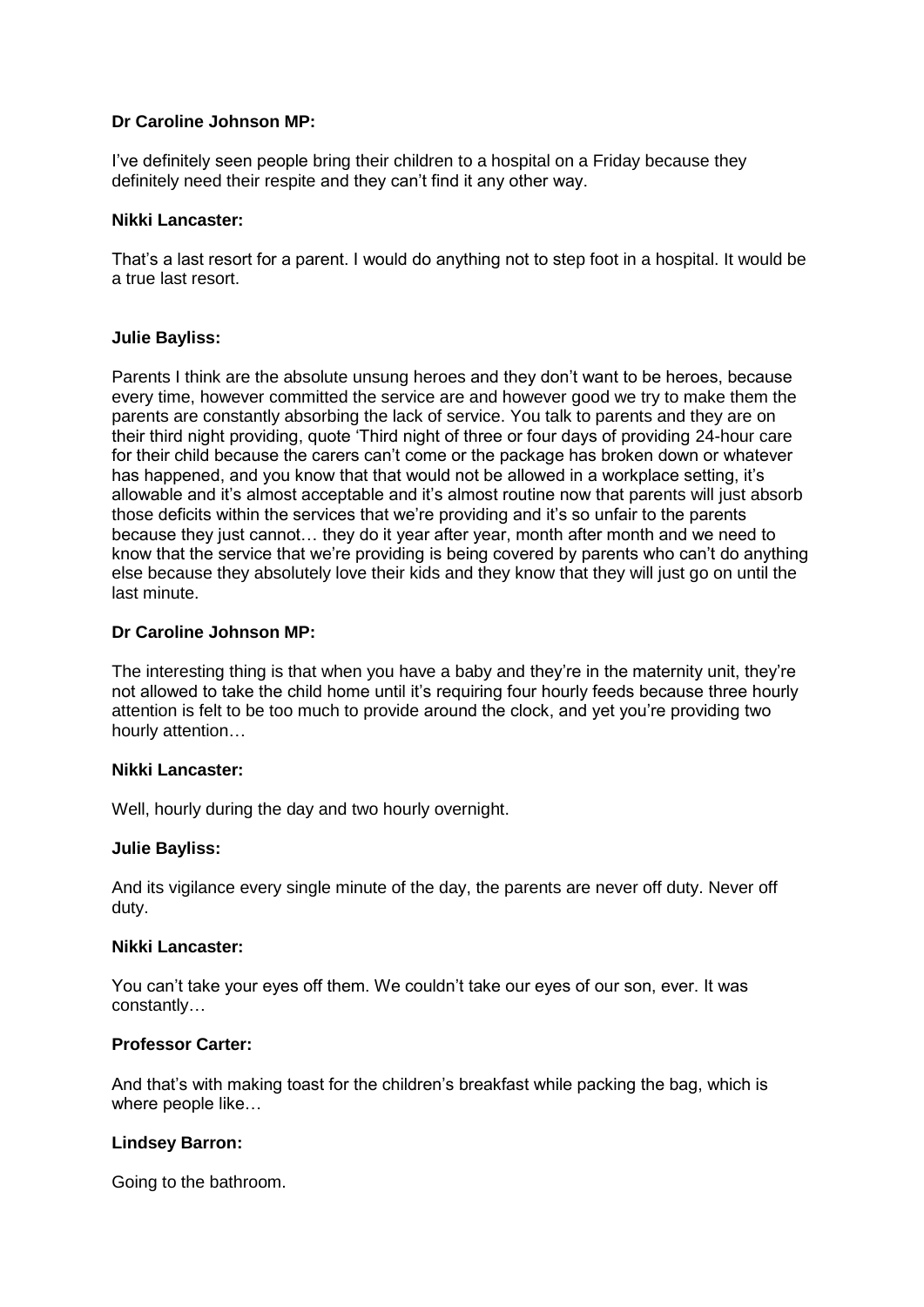# **Professor Carter:**

Going to the bath and having a shower. People like Rainbow Trust who provide a brilliant service in terms of the non-clinical care. As I was saying this morning that one of the stories that remains with me from some research I did, was when I asked the mum what does the difference between having a non-clinical support worker make to your life? She said, last week she went and got the jam for tea. We had almost half an hour's conversation about that one tiny [inaudible 45:11] because other children wanted jam for their tea and she knew that should couldn't go and get jam because there was no carer, there was no support and she was kind of trapped in the house, so the worker actually went over, found out what jam the kids wanted, went and got it and that mum was then able to make tea for the kids. It sounds really ridiculous, that's the level of hypervigilance that they had to have for that and the way in which it impacts on every aspect of their lives.

## **Dr Caroline Johnson MP:**

Do you think it's clear who's responsible for commissioning the short breaks?

### **Lindsey Barron:**

No, is my nice quick answer to that.

### **Dr Caroline Johnson MP:**

You don't think the government is clear whose job it is?

### **Lindsey Barron:**

Well, I think... again, my personal observation, there are a lot of legislation about what local authorities must do and clearly where their responsibilities lie and it's all over the Children's Act and the Children and Families Act. It's not as clear when it comes to CCG responsibility and unless I've missed something and if I have shoot me glaringly around CCG responsibility for short breaks, the default position tends to fall with the local authority. The only time I've heard of a successful challenge was the Harringay case, that's the only time I ever heard of a successful about not being a local authorities responsibility to provide the short break and that was where the case was some complex it had to be a qualified nurse who delivered that particular level of care.

#### **Dr Caroline Johnson MP:**

So, you think it is clear but it's the local authorities?

#### **Lindsey Barron:**

I don't think it's clear, no. I think there's very muddied waters between who is responsible for short breaks. Now, this is why at the CCG we fund the contract care service because it is a local authority short break service but the complexity of the children's needs are such that it falls outside of a local authority responsibility, so our contract carers tend to be ex nurses or care staff who are willing to take whatever training is required to look after that young person's medical needs.

## **Dr Caroline Johnson MP:**

Nurse and the NHCAs?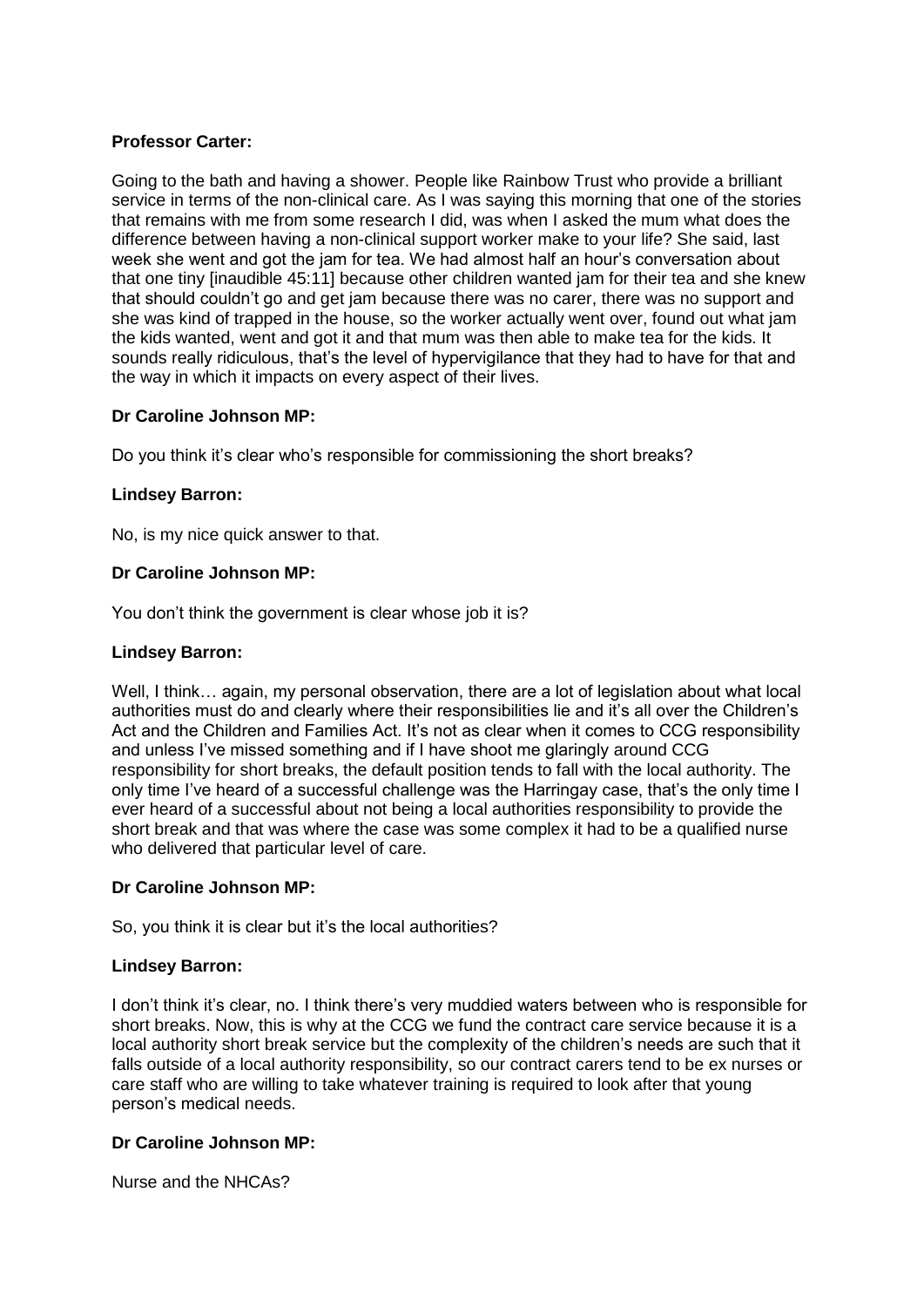## **Lindsey Barron:**

Yes, that kind of thing, yeah. I do think we would benefit generally from clearer guidance on where the responsibilities for CCGs fall. I know that if I'm commissioning or looking at a short break request for a child with complex health needs then we generally in Luton, have a pooled budget approach, so a local authority will contribute, and the CCG will contribute and then that way, the local authority are meeting their duty to provide the short break and the CCG are meeting their duty to provide appropriately qualified staff.

# **Dr Caroline Johnson MP:**

How do you decide how to pool that in terms of slice of budget?

## **Lindsey Barron:**

It comes through a section 75 agreement, some for contract care service for example it's pre-agreed between senior management what the contributions will be, but we take an integrated personalised approach as far as individual cases coming through. There are a number of ways that you can slice the pie, you can do a 50/50 split because this is what the need of the child is, the local authority are paying 'X' and the CCG match that payment making sure that payment is sufficient to meet the needs of that particular service. We have had some situations where the level of complexity of the health need is up here, so we've done a 75 contribution and social care have done a 25 but it's not set in stone and we look at each individual case.

### **Dr Caroline Johnson MP:**

Does that mean the parents get nothing while there's a fight about who pays for 'Y'?

#### **Lindsey Barron:**

There is never a fight.

## **Dr Caroline Johnson MP:**

No. You always have an easy amicable agreement?

#### **Lindsey Barron:**

I'm an integrated commissioner, I argue with myself. I am commissioner for the local authority and I'm commissioner for the CCG.

#### **Dr Caroline Johnson MP:**

So, you make the decision and therefore they?

#### **Lindsey Barron:**

I don't make that decision and I'm not solely responsible for the decision. There's a panel of professionals.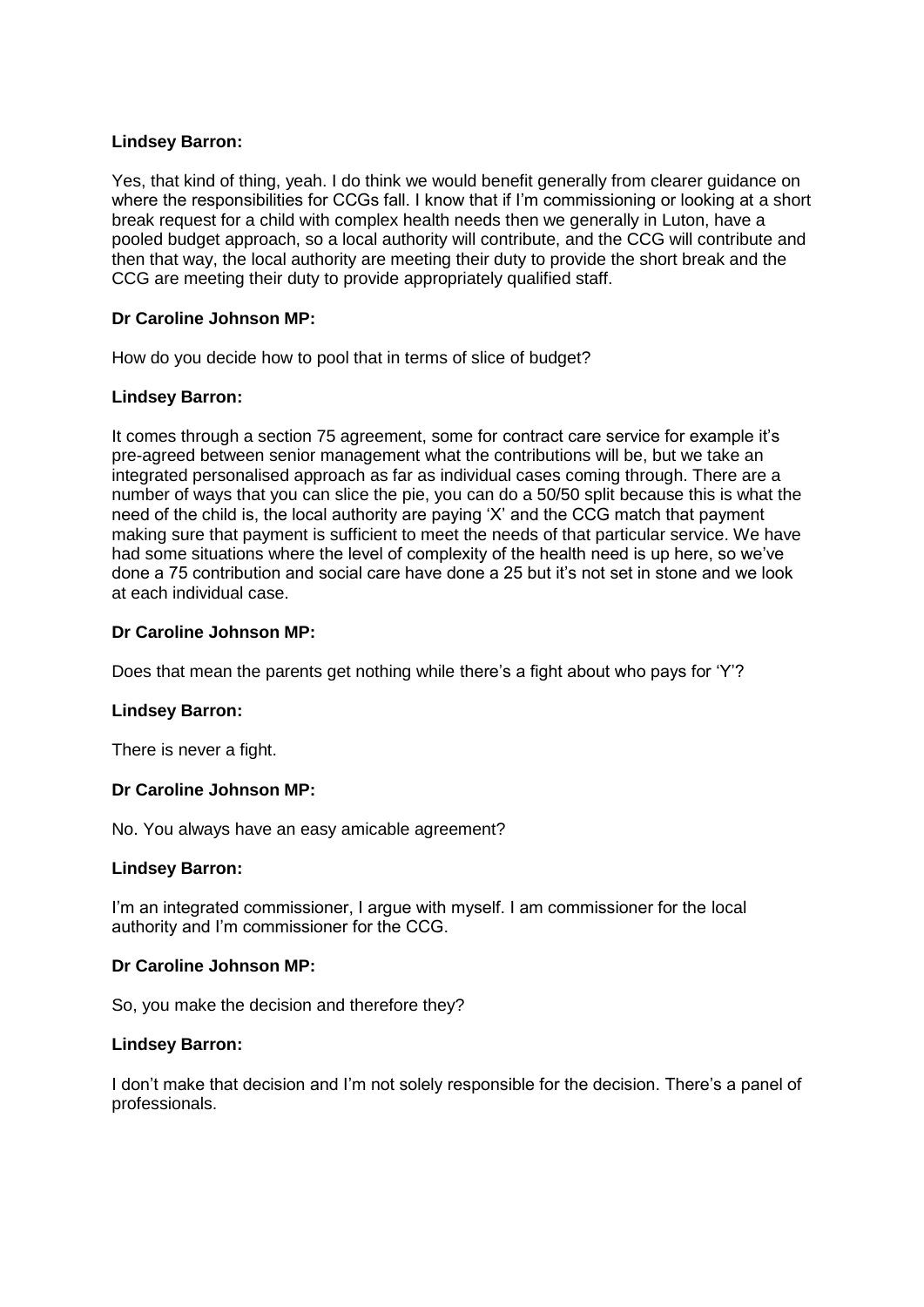Because, I do have a constituent whose written to me who's basically caught between a local authority saying it's not their job and the CCG are saying it's not their job and the patient is sat in the middle.

## **Lindsey Barron:**

I've heard that a lot.

## **Dr Caroline Johnson MP:**

But in your area, having an integrated care commissioner which is you, and you've basically taken you on. Do you come under pressure yourself from the local authority and the CCG to act in their… you know, our budget is quite tights, could it be a bit more of the other one?

### **Lindsey Barron:**

We're always under pressure with tight budgets and I don't think it matters whether it's the local authority or the CCG that you're representing, that is the way of the world today but what happens is they'll present a case, or a case will come to panel for consideration and you take into account everything that you know as a commissioner, so what are your legal obligations? Well, by being my local authority commissioner then I know that I've got the Children's and Families Act, the Children's Act etc., and as I say, very hard and fast legislation. From the CCG I look at what the NICE guidelines might be for this particular… there will be lots of different [national 50:55] things that I will take into consideration. We then bring that to panel and discuss it as a panel what's best for this child and family and then we'll get the agreement and then we'll get down to the, are we 50/50 in this split or 60/40. Moving forward, I just want to say we are looking at a resource allocation system that will give us indictive budgets for health and social care and as we move towards a more integrated agenda and certainly with the personalisation agenda, that will give us an indictive budget from which to start putting a package of care together.

#### **Dr Caroline Johnson MP:**

So, more recently it's become the Department of Health and Social Care as opposed to the Department of Health when you talk about the personalised budgets. Do you think that will help you in terms of providing the care for patients?

#### **Lindsey Barron:**

Yes, it will help providing we have the services out there to deliver the care. Personal budget is only as good as the services that you've got.

## **Dr Caroline Johnson MP:**

The other thing is NHS England children's palliative care funding currency. Tell me about that?

#### **Lindsey Barron:**

I can't tell you very much about that because we don't use it.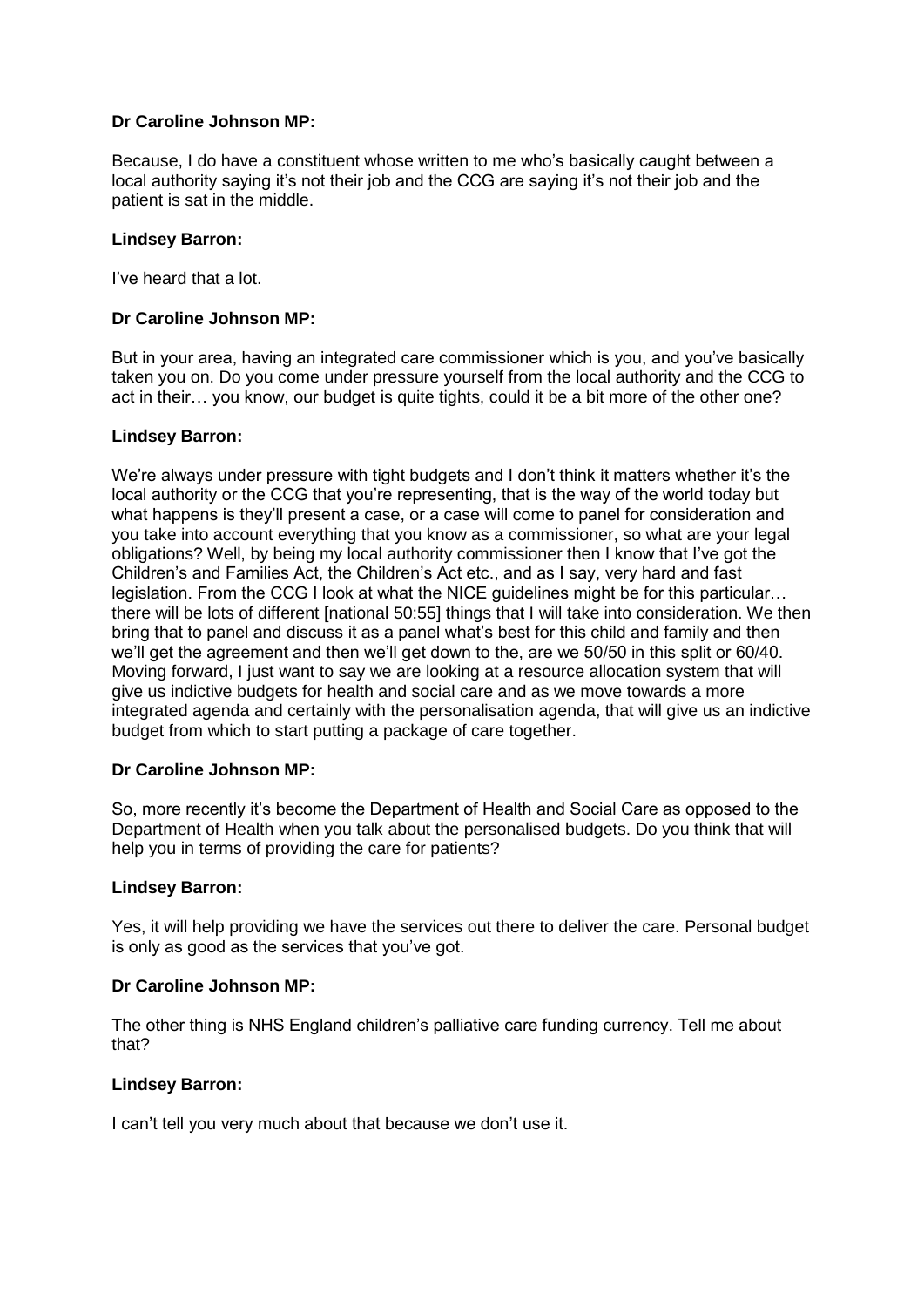Why don't you use it.

## **Lindsey Barron:**

The CCG opted not to participate in the initial pilot, I forget why sorry. So, no, we haven't looked at the currency and haven't used the currency. We are working with a very fixed budget and one provider so there's not been a lot of wiggle room. I also have to say that I have read through the tariff documentation a few times, I personally find it very confusing. I didn't understand really what it meant so my apologies, but it meant nothing to me.

## **Dr Caroline Johnson MP:**

Okay. Tell me a bit more about the personal budgets. How do you use those?

### **Lindsey Barron:**

In Luton we have two families who wish to have a personal health budget, everybody else has opted to stay with the commissioned provider. Various reasons, some don't want change, they like the continuity of care that they have currently got and they're happy with the provider they currently have, and we have some families who financially are not in a position to be able to manage their own budget and set up a bank account and don't want to use the third party that we have available for that. So, sorry could you go back and say your other question, I've forgotten what you said at the beginning?

### **Dr Caroline Johnson MP:**

Have you assessed any of the local health economic benefits of commissioning children's palliative care? So, by having good palliative care, are you saving money in other areas of the health economy?

#### **Lindsey Barron:**

I've not even considered that correlation, sorry.

## **Dr Caroline Johnson MP:**

I think they're looking at in terms of if they're going to do palliative care are there less admissions to hospital, are there less admissions to intensive care, are… you know…?

#### **Lindsey Barron:**

That's an interesting point, I don't know if its related…

## **Dr Caroline Johnson MP:**

Are parent's able to… you know, does it have an effect on the other children's mental health?

#### **Lindsey Barron:**

I was having a chat earlier on and I know this from the conference we've done with Together for Short Lives as well, when you have a child where it's either continuing healthcare needs, complex health… or continuing health care the parent might phone the GP and say, 'My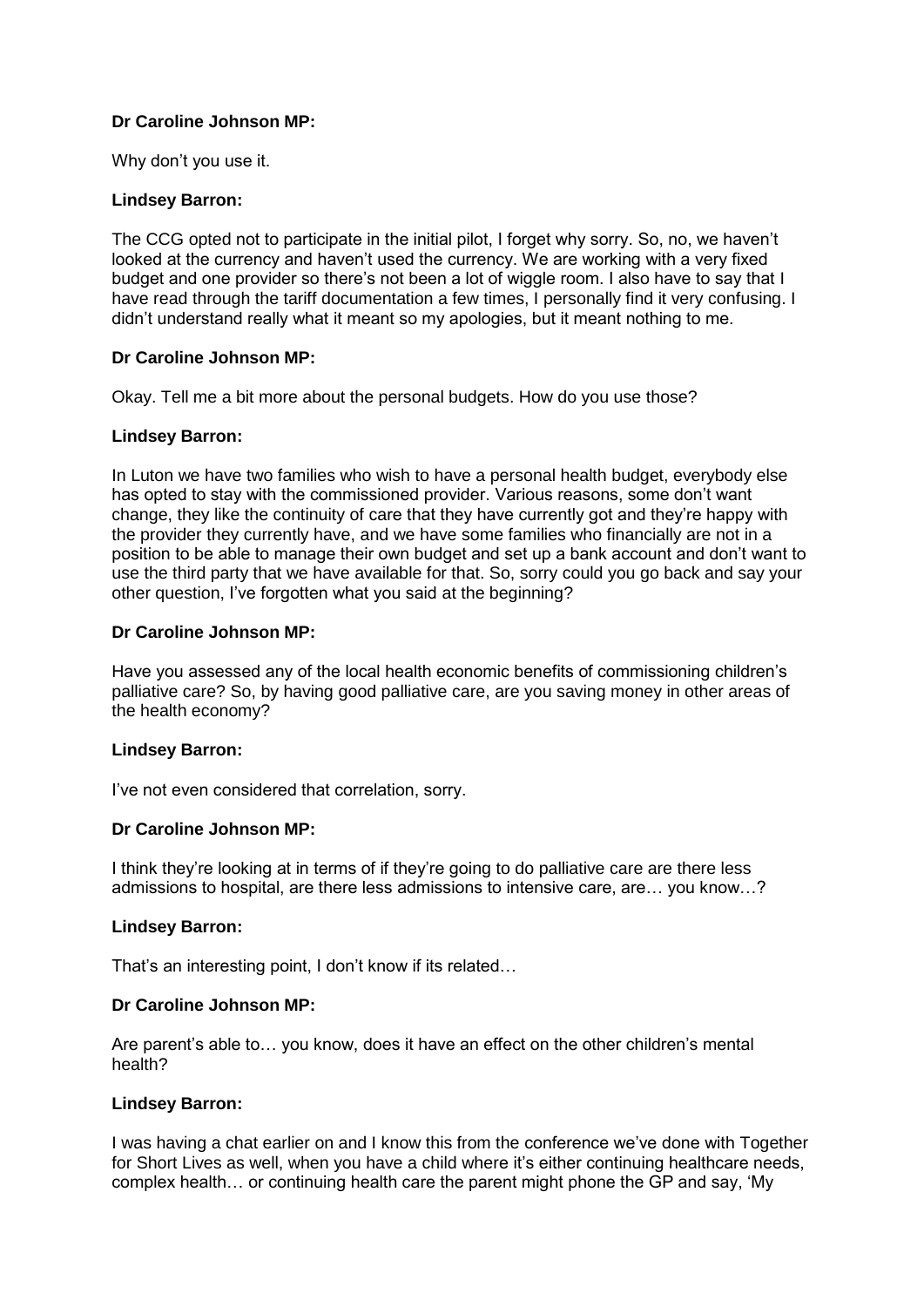child has got a cold today', and the response will be, 'You've got open access at the hospital, take them there'. So, I think yes, we could definitely avoid hospital admissions if there was a bit more awareness raising or understanding within the community.

### **Julie Bayliss:**

It's also the children that are still in hospital, who can't come home and are there for many months because there isn't a service out there to provide that service for them or like you said, you go back in for a weekend because you have no other option.

## **Lindsey Barron:**

We have one little on in our area who is in hospital because of a housing issue. There isn't anywhere for that child to go with the equipment. The family remained homeless while they were in hospital looking after their little baby, so I think there's absolutely work to be done about preventing hospital admission.

### **Professor Carter:**

The position is there for the families in terms of every child that's in hospital it puts financial strain on the parents because they've got travel costs…

### **Lindsey Barron:**

Especially the fare in London.

### **Professor Carter:**

… they've got things like car parking costs. It's really expensive to have your child in hospital.

## **Dr Caroline Johnson MP:**

Do any of these places tend to give parents or the admitted children…

## **Professor Carter:**

You can do but…

#### **Lindsey Barron:**

Some but not all.

#### **Professor Carter:**

Some but not all. Families that have often gone through perhaps being two person earning family to a one person earning family and then the number of times that parents are losing money because if dad is the main earner he might actually not take some of the opportunities. It could be within his job to get promotion, but he needs to be close to home or he can't take those so there's huge economic cost for the family and…

#### **Lindsey Barron:**

Especially in parents' self-employed.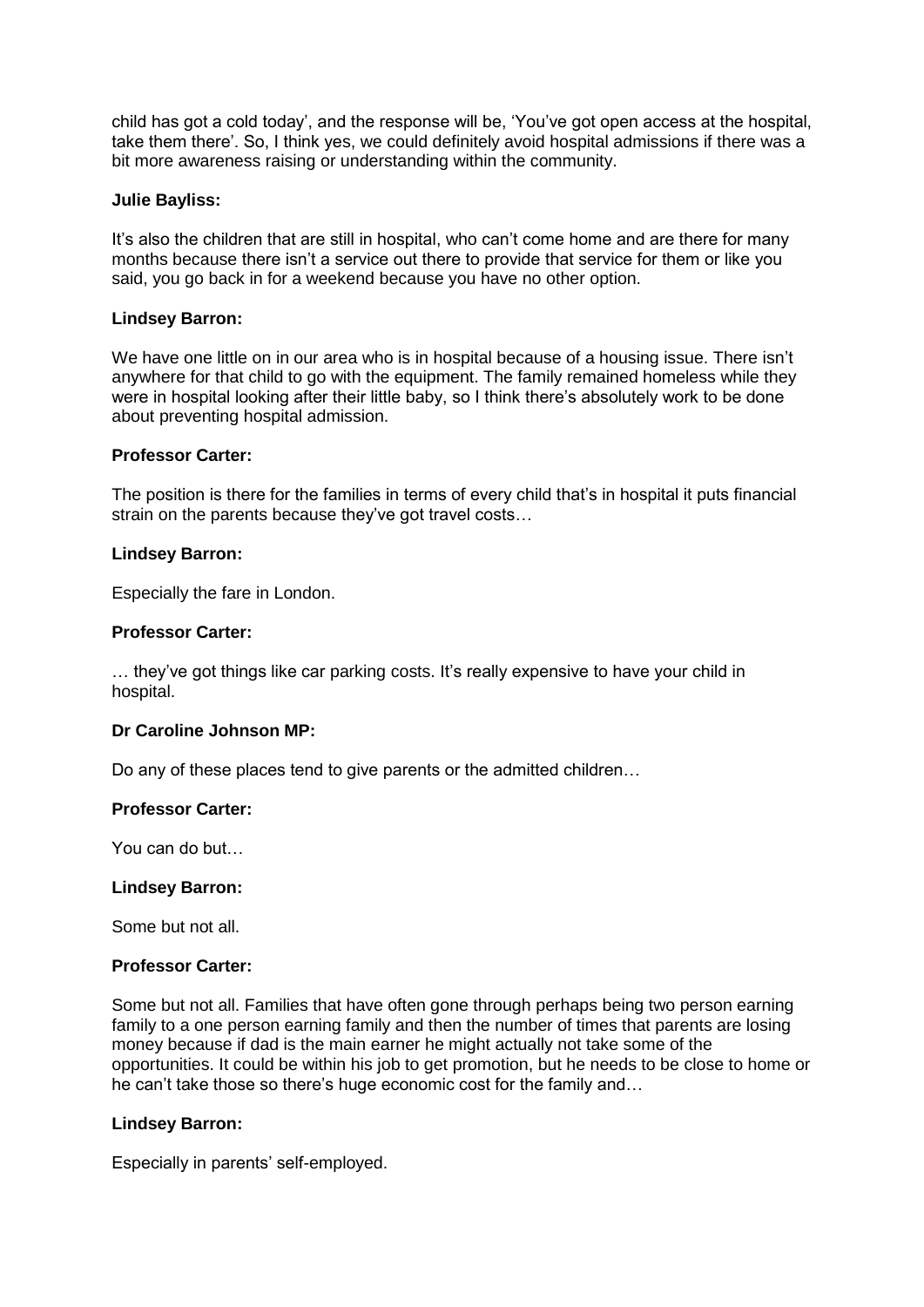## **Professor Carter:**

Absolutely.

### **Lindsey Barron:**

They've got even bigger issues there, if they're self-employed.

### **Professor Carter:**

Certainly, from some work we did with the Department of Health a number of years ago on children's communities, it's was when people were considering or not it was worth our service or not, for one family who kept a diary of the number of times that their child was admitted in the year before they went onto really good experiences with social services, they had… I can't remember exactly, it was something like 20 admissions to hospital over a number of days and then in the year that they had with the community nursing teams they've had one, which was an exceptional… you know, any [inaudible 57:39] could have kept that child out of hospital but there are healthy economic gains that could be achieved, I don't think there's ever been a really concerted effort of looking at that.

### **Dr Caroline Johnson MP:**

And many more other gains.

### **Professor Carter:**

Many more other gains.

## **Dr Caroline Johnson MP:**

You're commissioning these services; how do you hold the providers to account for providing good services?

#### **Lindsey Barron:**

We have quarterly contract meetings and we look at their performance and their output, children's outcomes. We also look at quality schedule and anything new that might have come through from say NICE guidelines.

#### **Dr Caroline Johnson MP:**

This is the NICE… the quality ambitions for palliative care and end of life care?

#### **Lindsey Barron:**

Yeah, we don't literally sit there with it, but everything that we've done is built around that ambition and certainly as far as the hospice is concerned they are very up for delivering that ambition within the restraints that they've got.

## **Dr Caroline Johnson MP:**

What other resources are available to you in terms of your commission? You've got the local authority money and the money from the CCG; do you have money from elsewhere? Do you get charitable money or other sources of income?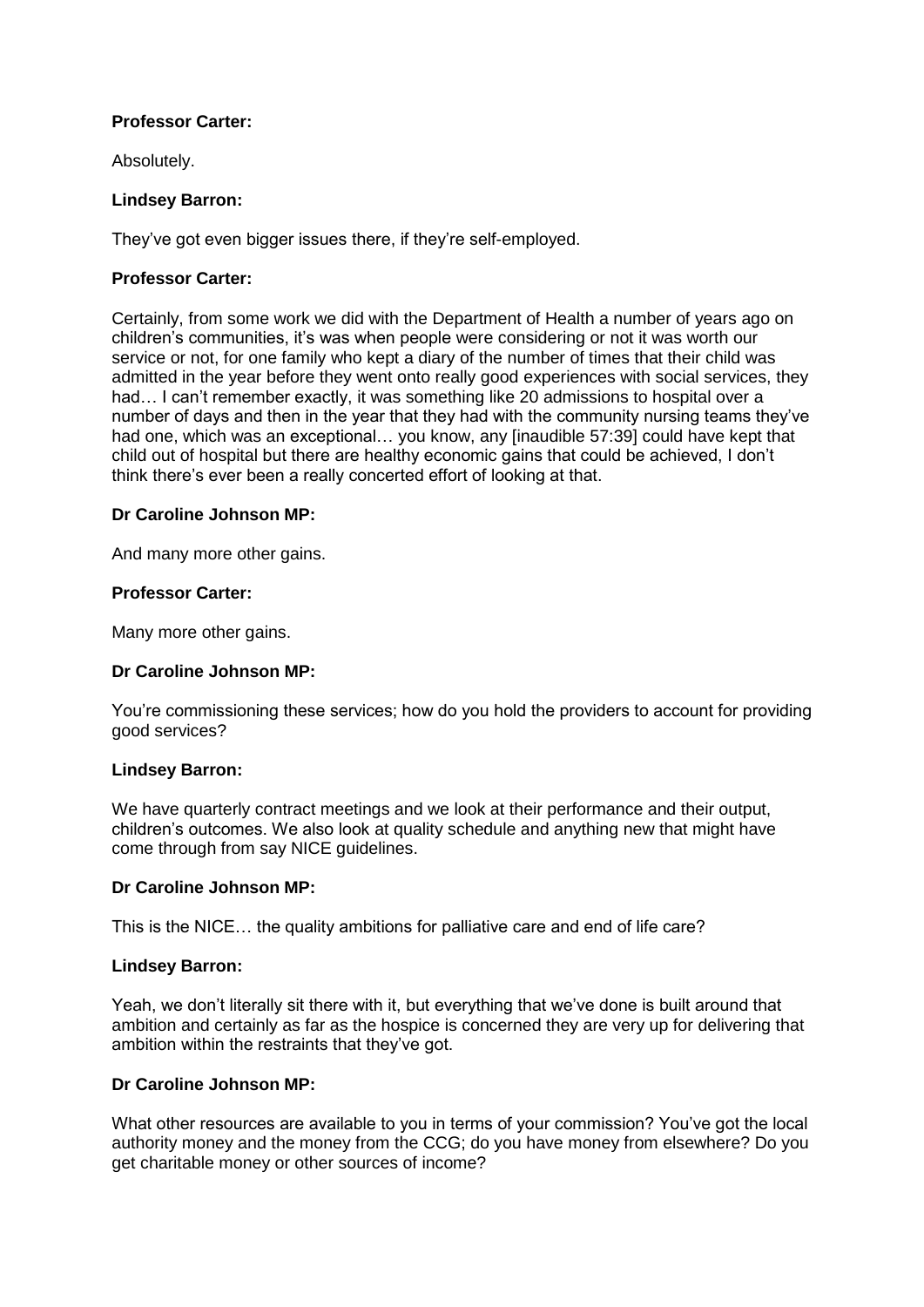### **Lindsey Barron:**

We don't, as a CCG or a local authority. I think the hospice do, they do their own funding bids.

### **Dr Caroline Johnson MP:**

So, when you commission the hospice service, the hospice receives additional funds that it uses to provide additional services to those that you commission?

### **Lindsey Barron:**

We have a small budget that we use to fund Keech to provide overnight short breaks and that's in addition to their core services funding that they receive for their symptom management and their pain management. Symptom control, sorry, and pain management.

### **Dr Caroline Johnson MP:**

So, they're providing the basic levels of care and then on top of that there's sort of other bits that are provided by charities?

### **Lindsey Barron:**

Yes, that's my understanding.

### **Julie Bayliss:**

Charities like WellChild have made a massive difference in both raising the profile and raising awareness about the need for children to have… or the right for children to be cared for at home as well as providing WellChild nurses who are either based in the community and linked into hospitals or are based in hospitals and link out to the community who provide services where one of their key roles is to get children home from hospital as quickly as they possibly can and then to develop really strong networks within that child's community to make sure that any service that is available for that child is actually called in. They are one of the really strong charitable contributions to making life for children with complex healthcare needs better.

#### **Dr Caroline Johnson MP:**

Do they work all over the country?

#### **Julie Bayliss:**

Yes. They started small and they are growing, and they are [mighty 60:52] and the plan is that they're charity funded for the first three to four years or something and then the trust picks up that funding which is always a difficult conversation at the end whether the trust will actually commit to that funding but WellChild are very…

## **Rachel Cook:**

It's like the Macmillan model isn't it?

#### **Julie Bayliss:**

It is.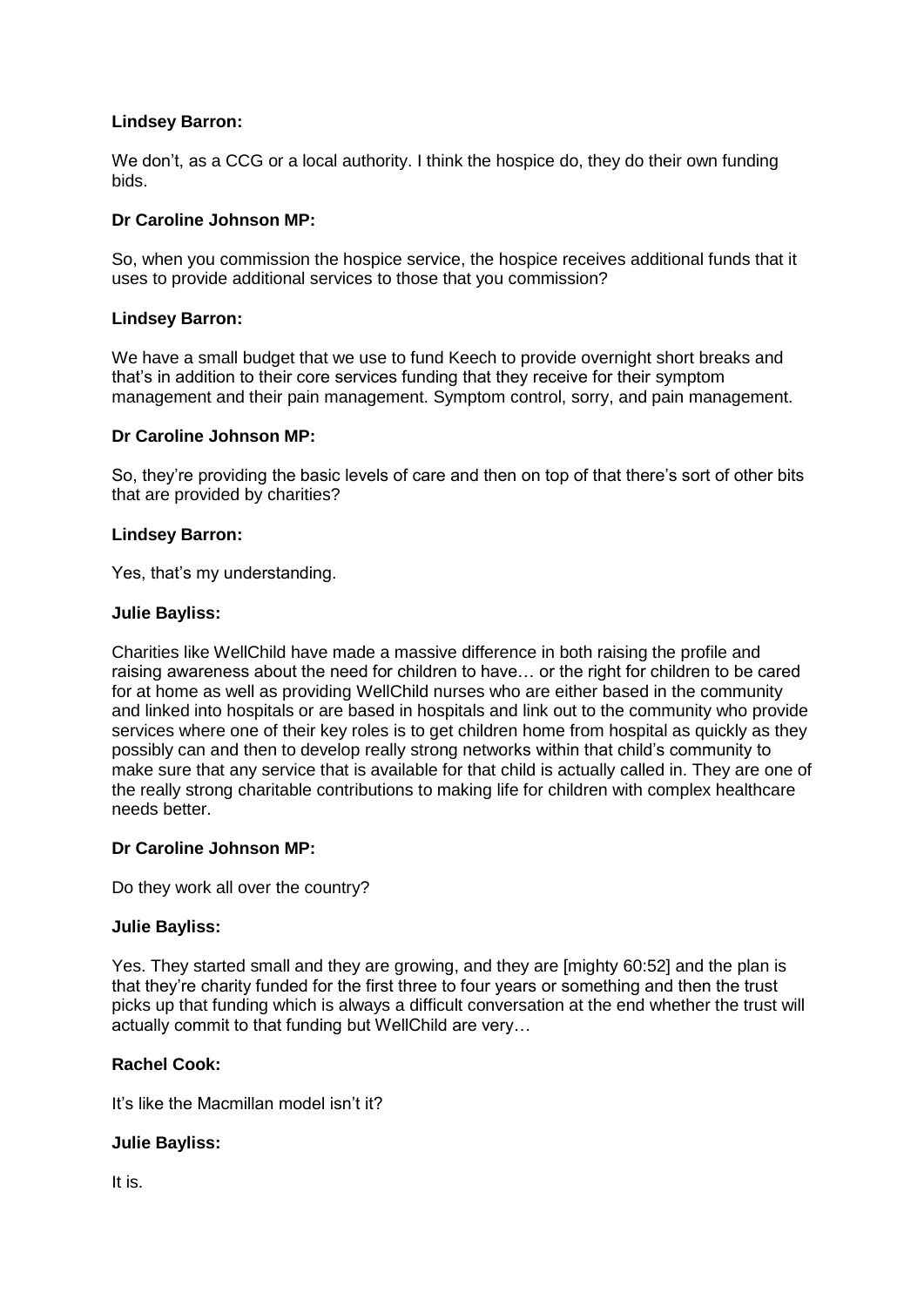And you've got more experience obviously.

### **Julie Bayliss:**

Yeah, it is that sort of [pump funding 61:16] a post for three years and then really establishing that within your team which has been a great difference.

## **Professor Carter:**

Yeah, and network across each other, they provide expertise. It's a really strong network of highly expert people.

#### **Julie Bayliss:**

And again, the model around education is very good there that actually it is the training, the trainer and then training in the community and again, I think they've got much more of a strategy around education as well that they're trying to take forward because they can see a need for it in the community.

### **Professor Carter:**

Yeah, and they have feisty parents who are at the heart of the campaign. Again, they are supporting parents to be ambassadors and champions for making change and plans that influence government.

#### **Dr Caroline Johnson MP:**

I can see that being particularly valuable perhaps in areas like my constituency where it can be 40 miles to the nearest acute trust that provides paediatric care.

#### **Julie Bayliss:**

But one nurse won't make a difference; it's about building that infrastructure and that team.

#### **Dr Caroline Johnson MP:**

You need a rota.

#### **Julie Bayliss:**

Yes, exactly, and that's where things often fall down where you rely on one person in a post and that's where there's that sort of resilience in retaining people and that's where we sometimes fall down.

### **Dr Caroline Johnson MP:**

So, to some extent, you need a rota that by the fact that these numbers then demand that that person provides something else?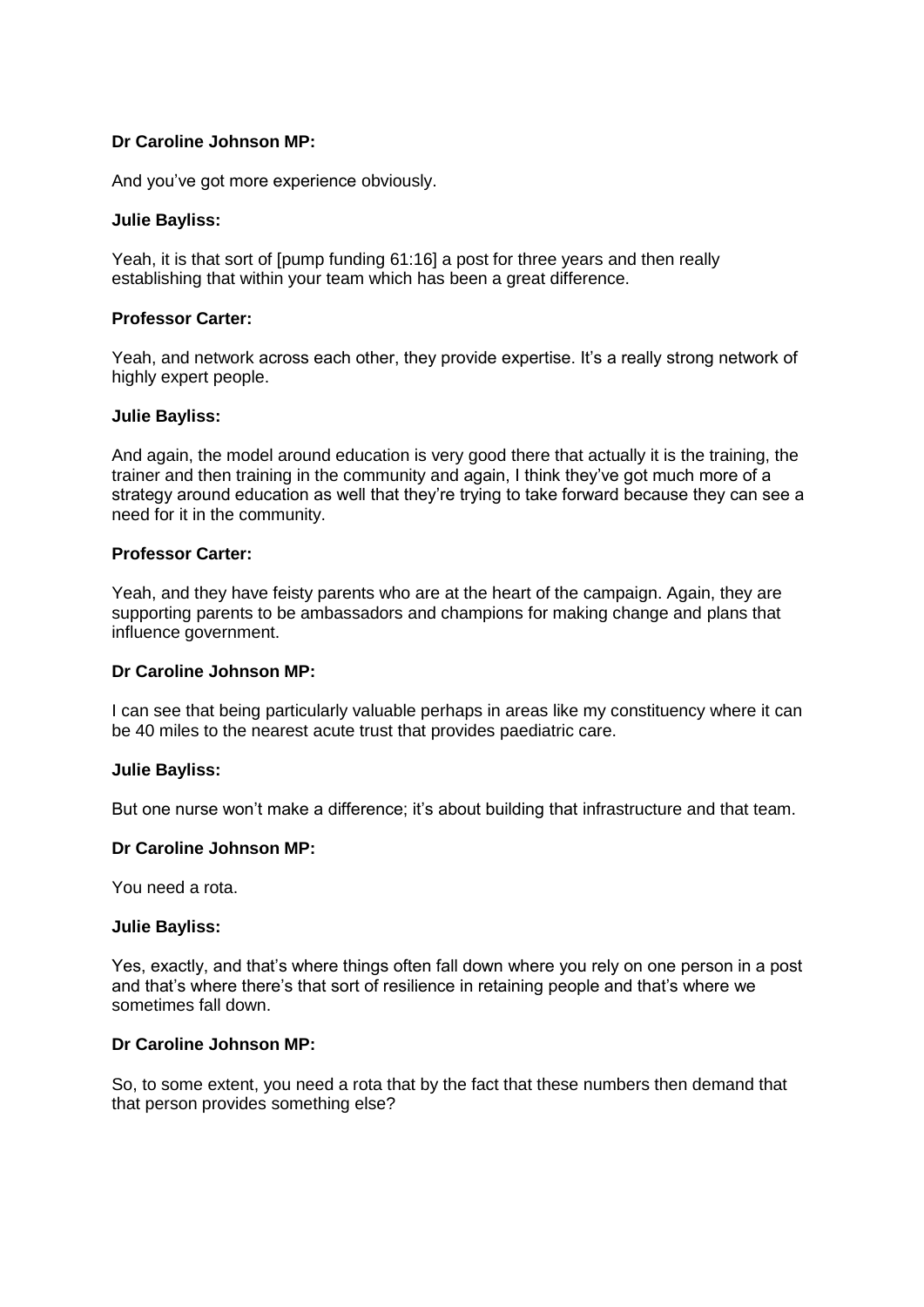### **Julie Bayliss:**

Yes, and it needs to be built in, like you put a WellChild nurse or put any type of nurse in, it needs to be built into a community nursing team or into another sort of structure within that, not just stand alone.

### **Dr Caroline Johnson MP:**

A difficult question Lindsey, if you could recommend one thing that the government or NHS England or other stakeholders could do to help you what would it be? But only one?

### **Lindsey Barron:**

I did an awful lot of work last night I have to say, and I kept changing my answer so I'm going to stick to one and again, this is my personal opinion. Ring fence funding or palliative care. I could have given you a list as long as my arm but it's like, okay if you only want one, if you're going to make me chose one, that's what it is, ring fence funding.

### **Dr Caroline Johnson MP:**

So, the budget that you have at the moment that you get from the local authority that hasn't changed…

### **Lindsey Barron:**

The budget from local authority is the one that has been reducing year on year because we are in a period of austerity and the one from the CCG is the one that hasn't changed in the last five years.

## **Dr Caroline Johnson MP:**

Right, sorry I miss understood that. So, you've got a budget from CCG that just stays the same but the local authority budget that you personally receive as your budget…

#### **Lindsey Barron:**

No, it's not my personal budget, it is the social care directors budget. She allocates a set amount towards short breaks for children with palliative care.

#### **Dr Caroline Johnson MP:**

And the amount allocated for short breaks for children with palliative care, has that fallen?

#### **Lindsey Barron:**

Yes, but so has the delivery. It's fallen because of austerity but it's also fallen because Keech has reduced capacity to be able to deliver because they have such an increasing demand from the other areas. Seven or eight years ago when palliative care numbers were generally smaller and where they were providing services mainly to just Luton and Bedfordshire, we had a fantastic short break service - oh my God, it was all singing all dancing.

#### **Dr Caroline Johnson MP:**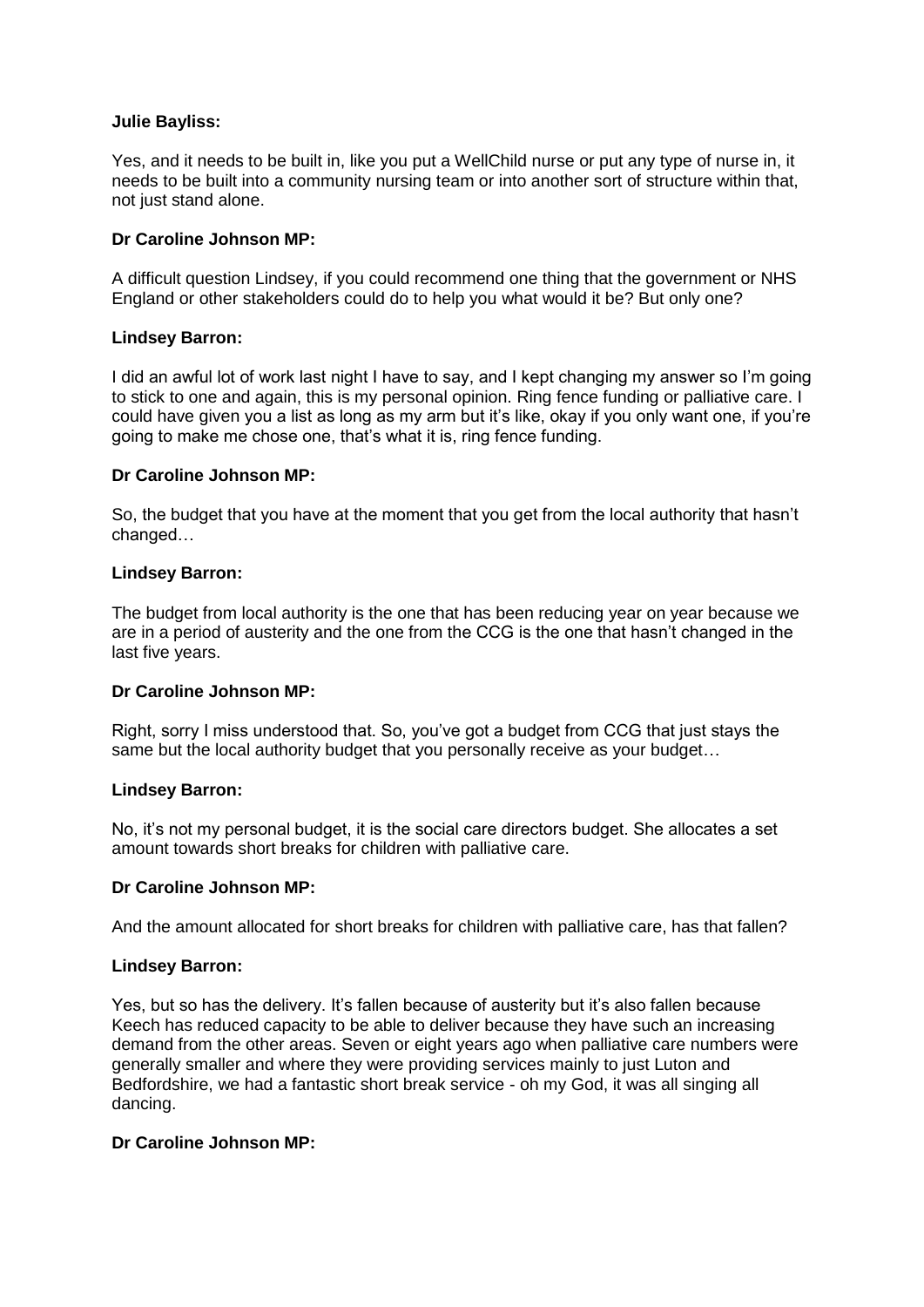So, what you're saying is that because they're providing more palliative care services they don't have enough space within the unit to provide any short breaks?

## **Lindsey Barron:**

Short breaks is now down here on the pecking order because it's…

## **Dr Caroline Johnson MP:**

So that's….

### **Lindsey Barron:**

Absolutely, yeah.

### **Dr Caroline Johnson MP:**

So that's affected the budget because even if the money was there and the budget was the same they still couldn't provide it?

### **Lindsey Barron:**

Yeah, which is why when you said to me at the beginning, if you gave me another 10% of money, actually it's not going to make a lot of difference because they're still going to have the same capacity issues, they still have the same workforce issues, so throwing a little bit of extra money wouldn't actually solve the situation that we are in at the moment.

### **Dr Caroline Johnson MP:**

Have you got a large increase in the number of children requiring palliative care?

#### **Lindsey Barron:**

I suppose the way in which we're recording has changed. On paper it probably does look like we've got a bigger cohort and certainly in the work that was done through Public Health England and Fraser et al, they also predicted quite an increase for Luton in particular in the east of England, much much more higher cases.

#### **Dr Caroline Johnson MP:**

So why are children there dying?

#### **Lindsey Barron:**

Good question. I'll ask Public Health England and see what they say.

I would have said it was the opposite way around actually, I would have said they are surviving longer [agreement] rather than more dying. Our numbers are bigger because we've seen, say for example, a perfect example would be cystic fibrosis where 10 years ago, 15 years ago their life expectancy was lower, now they're living well into their 40s and then with medical intervention and technology we're also seeing our young people live longer so our numbers now… I think when I first wrote strategy the numbers were around the 50 mark, I think that was around 2011/2012 we started that and when I looked at the numbers before Christmas we were close to 90.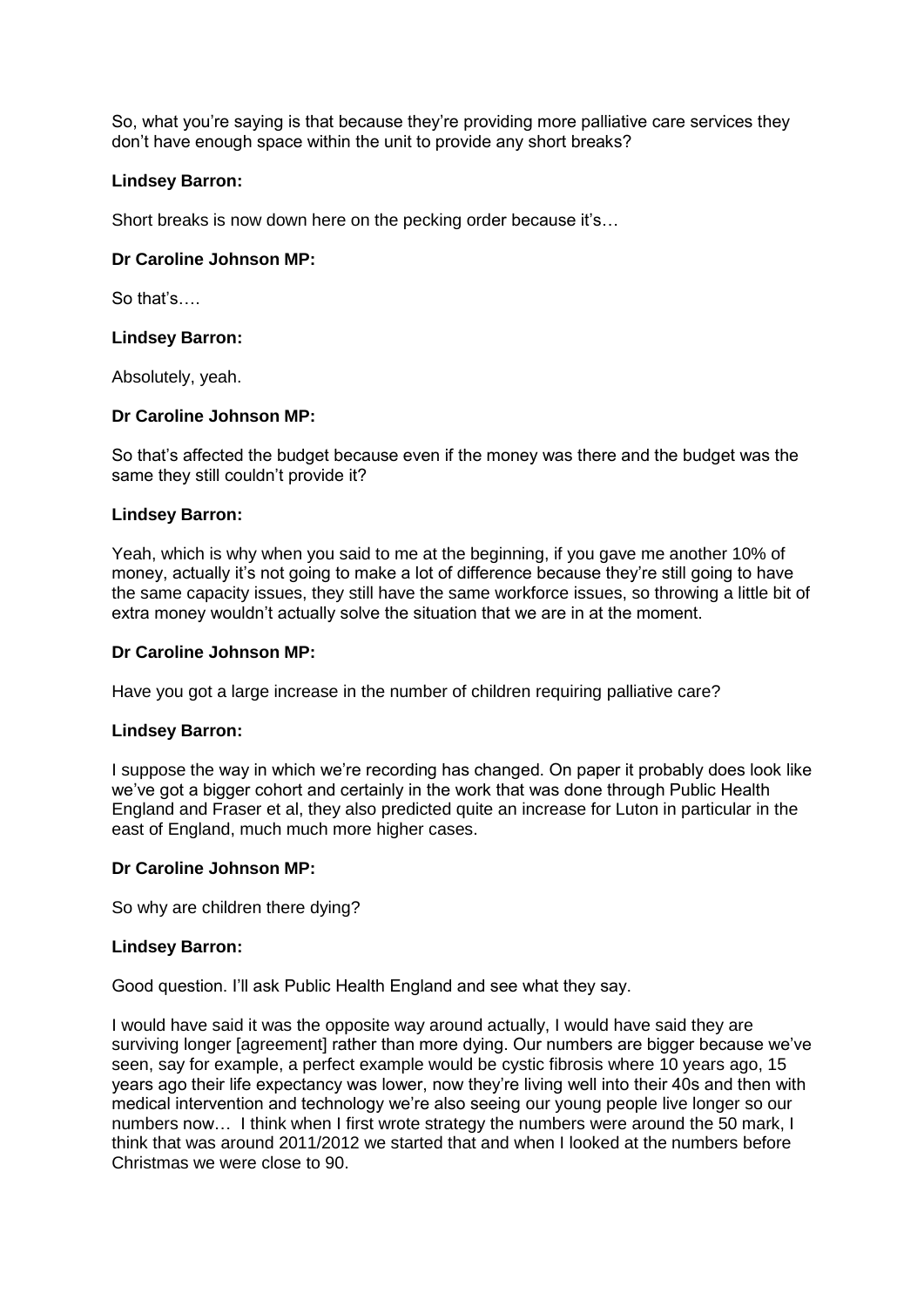But also, we're not counting some additions. This is a particular bug bear for my strategic group, why are we not counting some of the cardiac conditions, some of our cancers and oncologies? They're still palliative but they're not being counted. I think if we started factoring those numbers in we would see an even bigger cohort of children.

## **Dr Caroline Johnson MP:**

So do you think you're counting the wrong population then?

### **Lindsey Barron:**

No, it's not us, it's the guidance we were given from the government that you do not include these, these and these conditions within your palliative care numbers which doesn't make sense particularly when you're talking about oncology.

### **Dr Caroline Johnson MP:**

So, you actually wouldn't necessarily include a child with oncology problem who's got a high risk of dying in a short period of time, but you might include a child with cystic fibrosis who may have another 30 years?

### **Lindsey Barron:**

No, cystic fibrosis is not included in those numbers, some cardiac conditions are not included in that and also oncology.

### **Dr Caroline Johnson MP:**

Because their life span is likely to be quite long?

#### **Lindsey Barron:**

I don't know why the decision was taken, I would really love to know who made that decision actually and why, but it causes an awful lot of conversation every strategic meeting and we've been having strategic meetings for six years plus.

#### **Dr Caroline Johnson MP:**

Do you think there should be a more specific definition? The think is, it's very difficult to...

#### **Lindsey Barron:**

Of what?

#### **Dr Caroline Johnson MP:**

Of what counts as palliative?

#### **Lindsey Barron:**

No, because I think we've covered the definition, what I think we're not doing is counting the children we should be counting to get a true picture of the number of palliative care cases we have.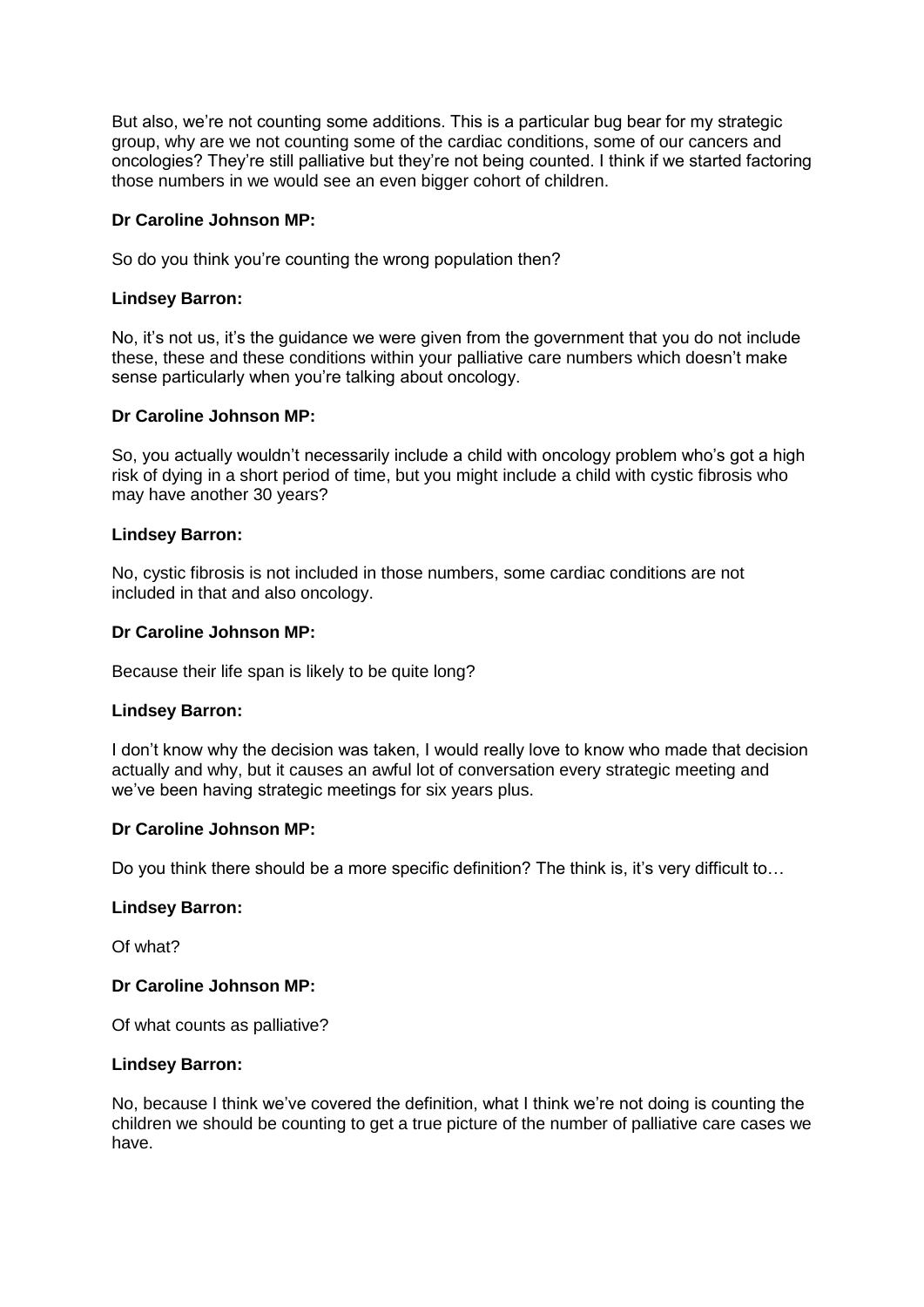## **Dr Helena Dunbar:**

And I think York are working on that aren't they, that's the work that [inaudible 68:45] is ongoing and continuing to do, that demographical details, she's continuing to work on that. We have numbers now that we didn't have and data that we didn't have 10-15 years ago.

### **Lindsey Barron:**

Yeah, that's true.

### **Dr Caroline Johnson MP:**

I guess the question I'm asking is if the numbers are going up because the lifespan is that people are living longer…

#### **Lindsey Barron:**

Because of medical intervention.

### **Dr Caroline Johnson MP:**

… because of medical intervention, or new treatment or whatever, is there then an argument do you feel, that some children could now be said to be not receiving palliative care because the length of life is now going to be well into adulthood to the point that… no?

### **Lindsey Barron:**

No, we don't take that approach in Luton. If you have a palliative care diagnosis you have a palliative care diagnosis regardless of when… if you're going to pass away tomorrow or next year or 10 years' time. I would not be comfortable saying, 'Actually you're not due to die until 20 whatever, so therefore you can't have services now'. That would not sit well with me ethically, personally or as a commissioner.

#### **Dr Helena Dunbar:**

I think what we are seeing is that some hospices are having to look at their entry criteria into the hospice and as you said, the number of short beds that they're now able to provide is reducing because of the complexity of the children that they now need to care for. We have a lot more children now in the community with long term ventilation that we never had years ago, so I think that's what we're seeing in terms of the criteria.

#### **Lindsey Barron:**

Within Luton what we do is RAG rate for want of a better word.

## **Dr Caroline Johnson MP:**

You do what, sorry?

#### **Lindsey Barron:**

RAG rate it, red, amber, green, although I expect it's more than that because we have four levels. We have the numbers that are in crisis. The numbers that are in remission or noncrisis. The numbers that are close to end of life and then the numbers that are being supported post bereavement because clearly that's the other thing about palliative care, is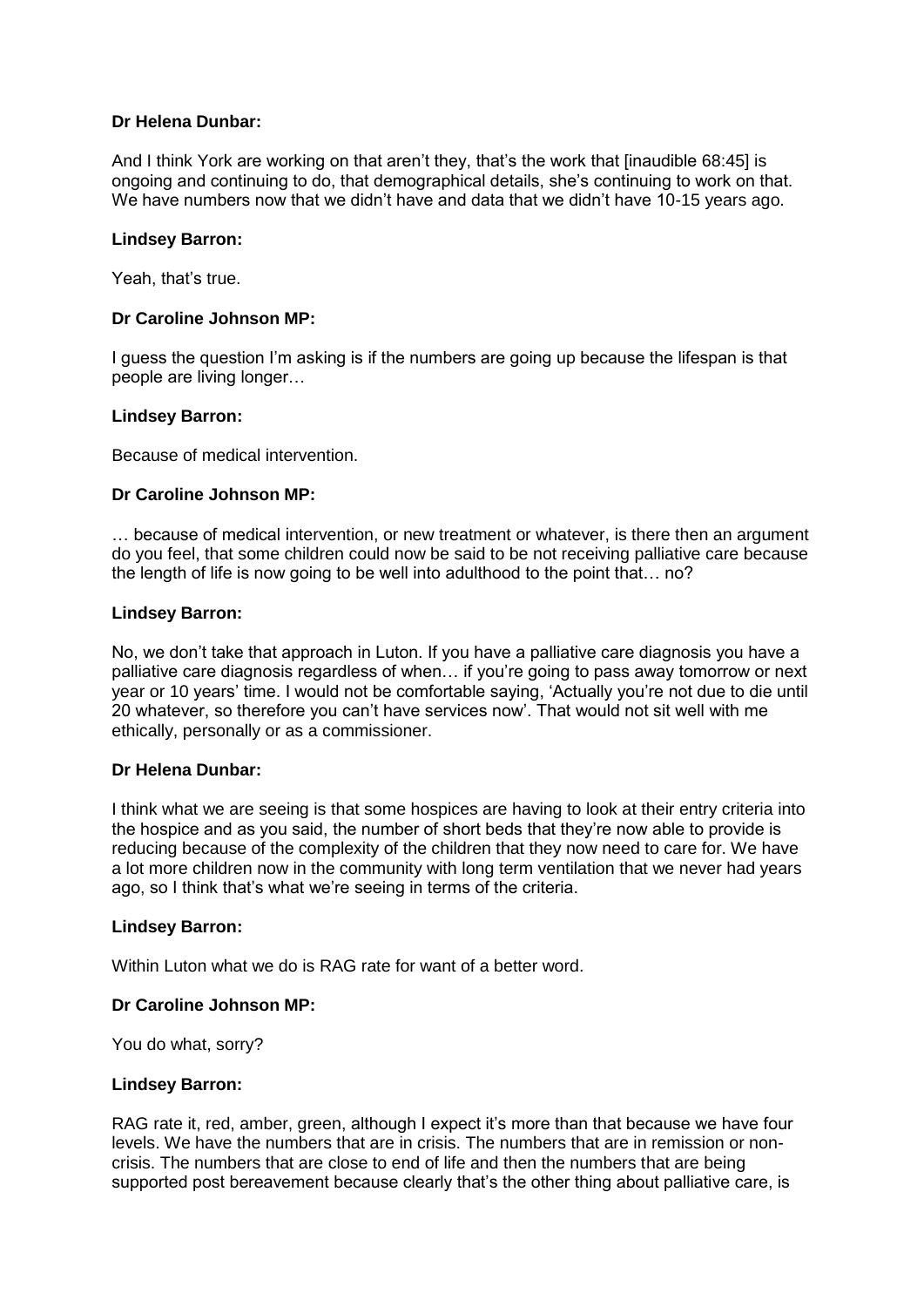it's not a straight line, it's not a straight trajectory. Children will be really really poorly perhaps one week and then have a period where their health improves and they maintain a steady life for want of a better way, so we try to look at… Keech don't base it wholly upon that but Keech do look at clearly families that are in crisis, families who's child has had a rapid decline in health will take a priority over those who are stable and doing quite nicely thank you and not at the point of crisis.

# **Julie Bayliss**:

I was just going to add that there is a growth area around anti-natal and neonatal referrals and that's what we're definitely seeing so now actually. We are picking up mothers and meeting them before they have their babies and working with them and going into hospices and working with them and that's definitely been a growth area that we've seen over the last few years and we've put a lot of education into that and we can see the referral patterning as well.

## **Dr Caroline Johnson MP:**

Do you do that as part of their decision-making process, or do you come to them after that decision that they make?

## **Julie Bayliss:**

We hopefully through the education try and get into there earlier now and meet with the decision making and with the obstetrician and make it a joint meeting with the mother and father at that time, so yes, as early as you can to allow…

## **Lindsey Barron:**

We have a dedicated neonatal pathway.

## **Dr Caroline Johnson MP:**

So, you meet the mum and you say, if you continue your pregnancy then this is the sort of services you will need?

## **Julie Bayliss:**

The obstetrician would have laid out what they've seen on the scan and then they will say we're going to introduce palliative care at this point and then they talk about labour and what the options are there and if the baby survives the labour the baby could be born stillborn, what would the steps be we might move you to the hospice but there's some great work where by meeting them there and linking to the hospice they then get bereavement support so there's some real positive inroads there and if they survive we would do A, B or C and they would go from the ward, they might transition to a hospice, they might want to go home with the baby, so yes, that's about all those options.

## **Dr Caroline Johnson MP:**

That's definitely an improvement in…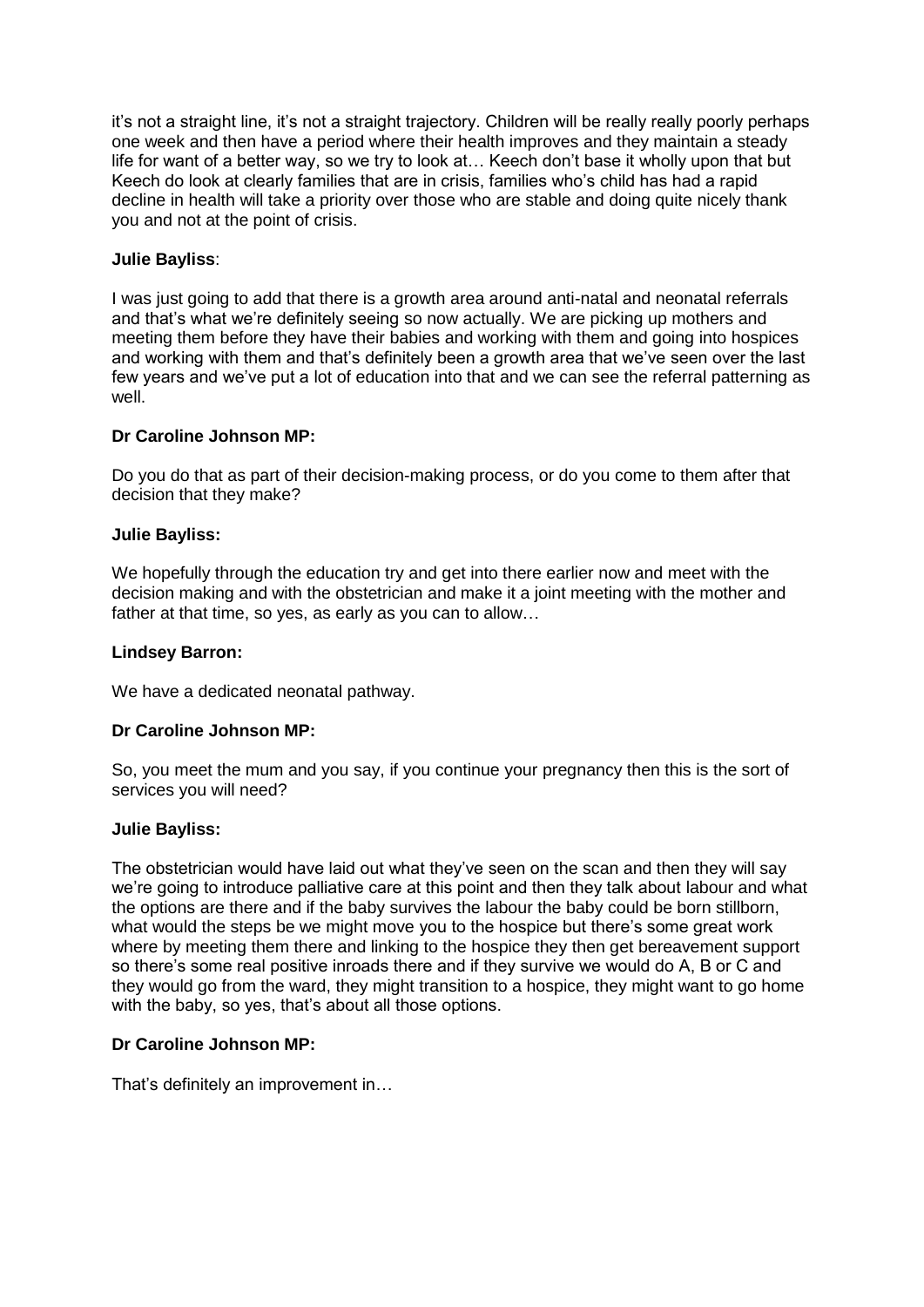### **Julie Bayliss:**

But what it comes to, is just to add in to you about the numbers though, it does mean that numbers are growing in that area because we get more referrals which we hadn't have done that before.

### **Professor Carter:**

I think whichever way you count them there's clear evidence that the numbers of [carers 74:03] and children is increasing, the resource that we need to service is increasing and not only are more children surviving early on but they're surviving longer term so we've got more numbers in the system and more numbers in the system for a longer period of time and almost nowhere for the children to go to as they transition from children's services to adult services.

### **Dr Caroline Johnson MP:**

I can see that medical success has created a large number of people in the system for a longer period of time but what's causing a large number of people coming into the system in the first place?

### **Professor Carter:**

They're children who would have died very early on are surviving.

### **Dr Caroline Johnson MP:**

I understand that increased survival and longer survival causes a higher number but what causes a higher number of children to be [inaudible 74:56] in the first place?

#### **Lindsey Barron:**

Sorry, I didn't hear that, what causes what?

### **Dr Caroline Johnson MP:**

They are saying the numbers are going up and one of the reasons for them going up is that children are spending a greater time receiving palliative care because they're surviving for longer and I understand that, but what's causing the greater number of children at the beginning?

#### **Professor Carter:**

Those children who typically would have died very early on and wouldn't have ever reached palliative care services are surviving. We're now doing interventions early on that means that those children are actually surviving to the point that they can actually be considered for palliative care.

### **Dr Caroline Johnson MP:**

So, the baby that would have received compassionate care on the maternity unit is now getting a bereavement package?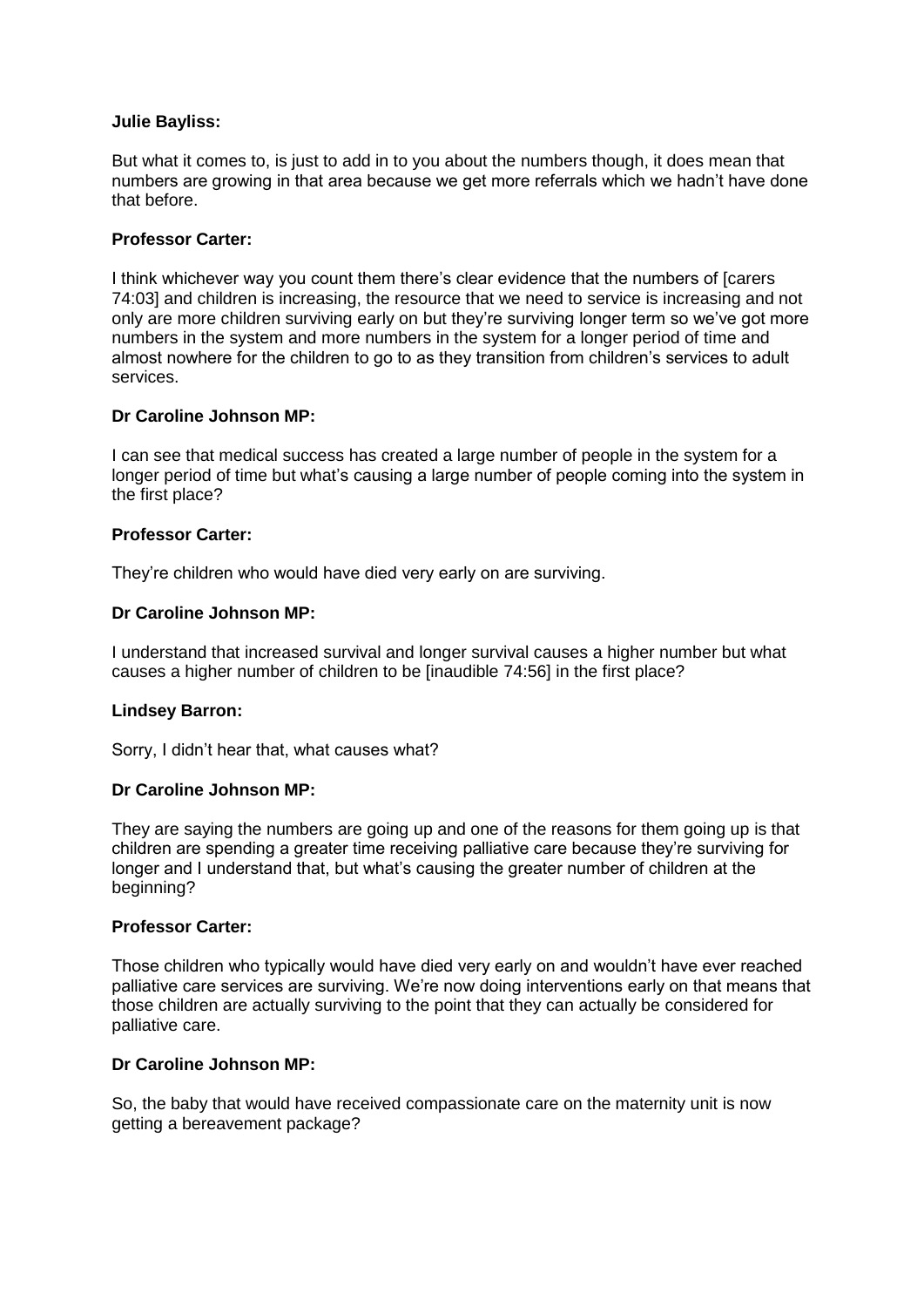## **Professor Carter:**

Yeah, although they might have spent two days a week in paediatric intensive care and then died actually are surviving and then coming out paediatric intensive care.

### **Dr Helena Dunbar:**

So gestational babies of 23 weeks are now surviving.

### **Professor Carter:**

It's spreading from the very tiniest youngest most vulnerable baby to the child that was never expected to survive, getting to and being a toddler or a young teenager or a young adult.

### **Dr Caroline Johnson MP:**

The next question is, one of the actions the government has stated it will take to implement it's end of life care choice commitment is to ensure that we've got the right people with the right knowledge and skills to deliver high quality personal care. We've talked about some of the challenges haven't we of the nursing workforce.

### **Rachel Cook:**

It's just that Fiona stated there was a growing evidence to show that children's palliative care workforce is limited both in number and available children's nurses and care assistants and the capacity to provide what we discussed, the care packages that were required. It's the ongoing education perspective when we look at health education England's own an impact and reduces the PD budgets for nurses especially women. Doctors get a bit more; doctors and dental get 12% more.

#### **Dr Caroline Johnson MP:**

They do but they usually pay a lot more for the same course. If you look at the adverts for the courses they will usually say doctors £400, nurses £300, so there is a reason for that.

## **Rachel Cook:**

But multi-disciplinary when we're doing that training, just for example, we're doing [sims 77:30] training of when a child dies now, that is multi-disciplinary and that's the same cost across the board, but it is difficult to get bums on seats and in universities as well because of the costs. Where you have post grad training, I know it's been difficult to recruit in some universities for nurses because they just can't get funding to be able to go on those courses.

#### **Julie Bayliss:**

I think it's being released isn't it from the workforce because I think that's the biggest issue at the moment. I just notice it over my years is that actually nurses are…

#### **Lindsey Barron:**

I'm really sorry but I'm going to have to go because I've got to catch a train to get back for a one o'clock meeting. Is there anything you want to ask before I go?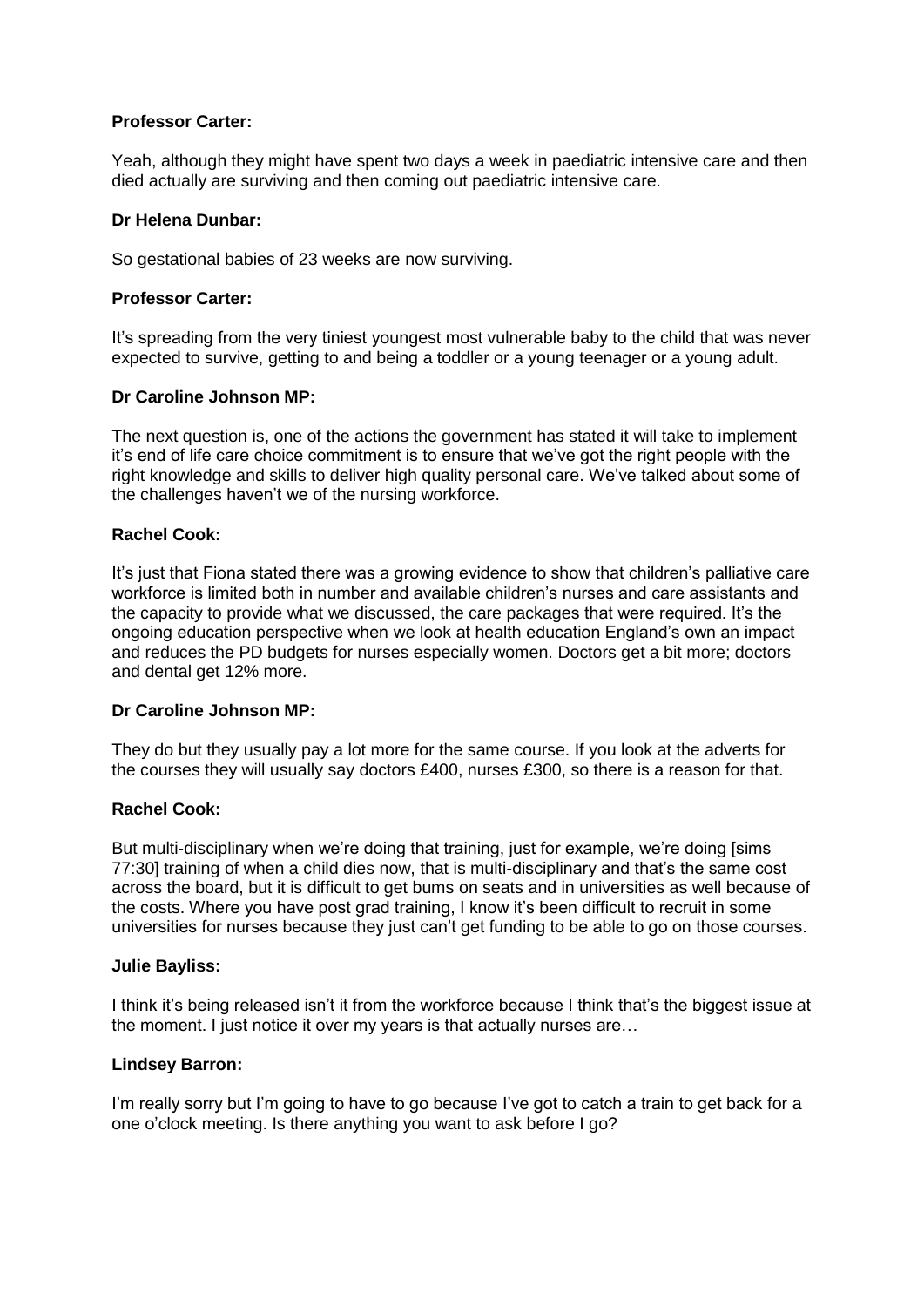No, that's brilliant. Thank you.

## **Lindsey Barron:**

If you have any questions, James has my contact details, I'd be really happy to meet.

## **Dr Caroline Johnson MP:**

Because to some extent, this would require nurses and doctors to do courses in their own time at their own expense isn't it, for all aspects of medical?

### **Sophie Dodgeon:**

It's also about… I just wanted to say from an earning perspective, absolutely, we're asked and encouraged by the children's hospital palliative care team to set on a post graduate quality care course which is [inaudible 78:44] releasing funding for people to go on that course and that's a huge issue for us. If you speak to the staff in the palliative care team they want to develop, and I often see who miss these opportunities and perhaps have potential as well because they left because of the career structure and education and development to stay in the post so it's…

## **Dr Helena Dunbar:**

I was just going to say that palliative care is everyone's business really and it's about the fundamentals, making sure that that's available to undergraduates and then building on that and I quite like the model where we have fundamental skills for everyone and then building that because not everybody uses specialist skills, not everybody needs to attend a palliative care course but you need to make sure that the fundamentals of being able to talk to parents, having those communication skills, you're actually understanding, signposting what palliative care is can be done at basic level and if student nurses can do that they can empower parents as well.

## **Dr Sue Neilson:**

I know the NMC standards are going to put end of life on the…

## **Dr Helena Dunbar:**

We hope.

#### **Dr Sue Neilson:**

We hope... in that, and I think that's important for under grads as well in the training because if I talk from a personal perspective in that teaching death and dying in that millennial workforce that we have is reacting quite differently to death and dying when I taught it before.

## **Dr Caroline Johnson MP:**

In what way?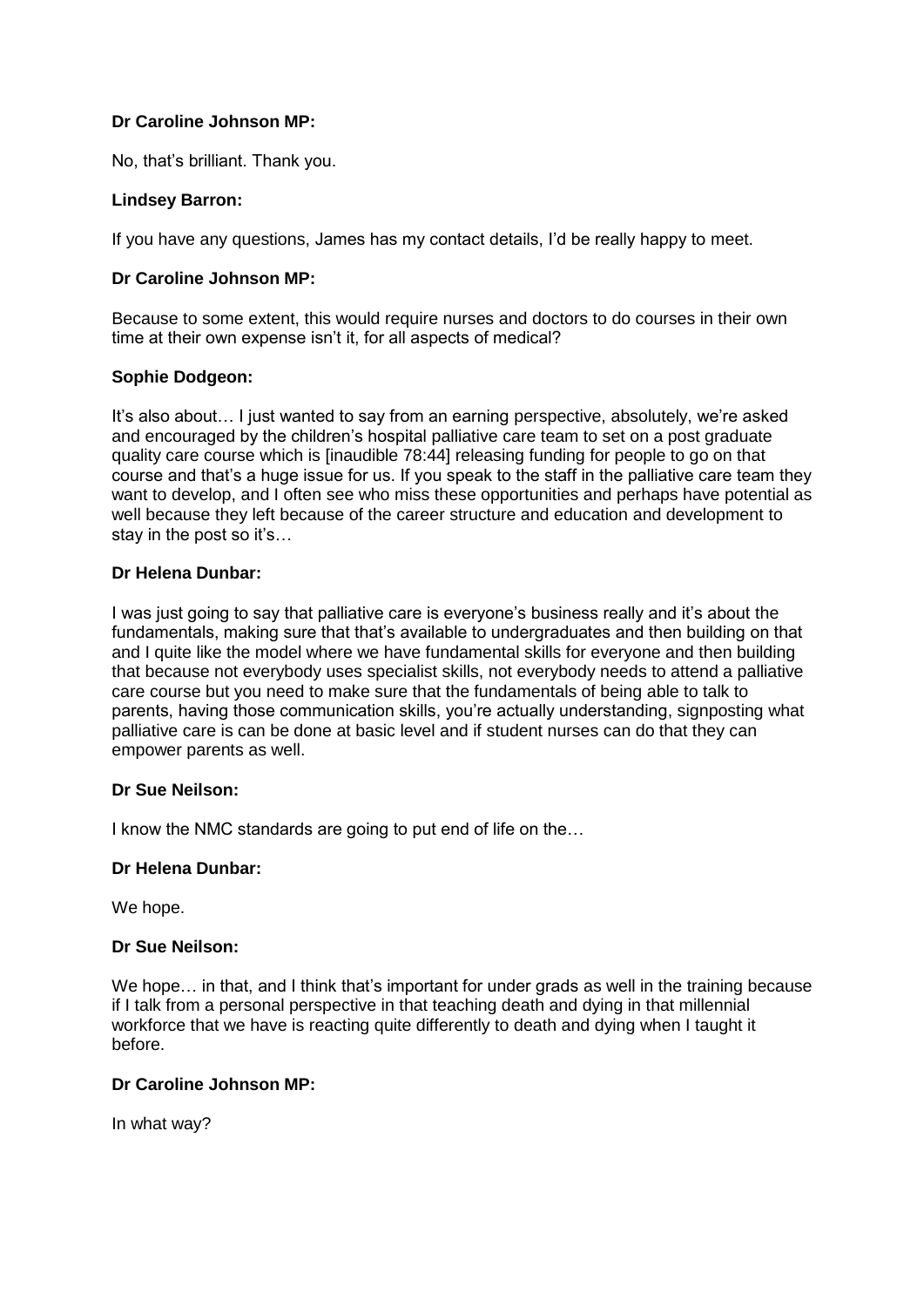## **Dr Sue Neilson:**

In that they are absolutely the fear factor and anxiety around death and dying is a lot more than you'd expect, say for example if I'm a nurse on an oncology ward I would expect I'd be used to seeing a child die but actually the impact that that's having on the workforce is quite huge and I spend a lot of my time doing bespoke training just to support millennial junior work staff.

### **Dr Caroline Johnson MP:**

Why do you think that is? Is that something about?

### **Dr Sue Neilson?:**

Well society, one, we don't talk about death and dying, passed away or gone to the other side, they use all euphemisms.

### **Dr Caroline Johnson MP:**

Has that changed significantly in 20 years?

### **Dr Sue Neilson?:**

I think it has changed hugely. I didn't quite train with Florence Nightingale, but close enough. I think with my training in the 80s we saw a lot more death and they don't see so much death now and I think CSI and silent witness it just puts fear factors in there.

#### **Julie Bayliss:**

I think nurses are very fearful also around that and legalities now. Doctors are much more fearful about having this emergency care planning conversations where parents have got parental responsibility and signing documents, you know, all of that around people changing their mind and I think nurses are worried about medications. I think there's much more around that litigation that makes people feel fearful and actually worried about what they're doing so it is around making sure there is the training and support.

#### **Dr Caroline Johnson MP:**

That's a big issue at the moment around Dr [inaudible 81:57] case so we have got a [inaudible 82:00] on that because it has been a belief in the past that as long as you did your best and didn't do anything malicious and didn't refuse to come, that you would be fine. Whereas, I think that case has really reset that belief, which is causing a lot of quite understandable fear actually but hopefully the review which publishes next month will be able to help.

## **Dr Sue Neilson?:**

I think education for me is the key, it's just to train the trainer, get them used to that and that they're… this is gaps fed back through the specialist interest group at the Royal College of Nursing, is that around the country it's not just what we experience at Great Ormond Street, it's right across, its education and the need for resilience. I think there would be more resilience if they had the education. It's that double edge isn't it.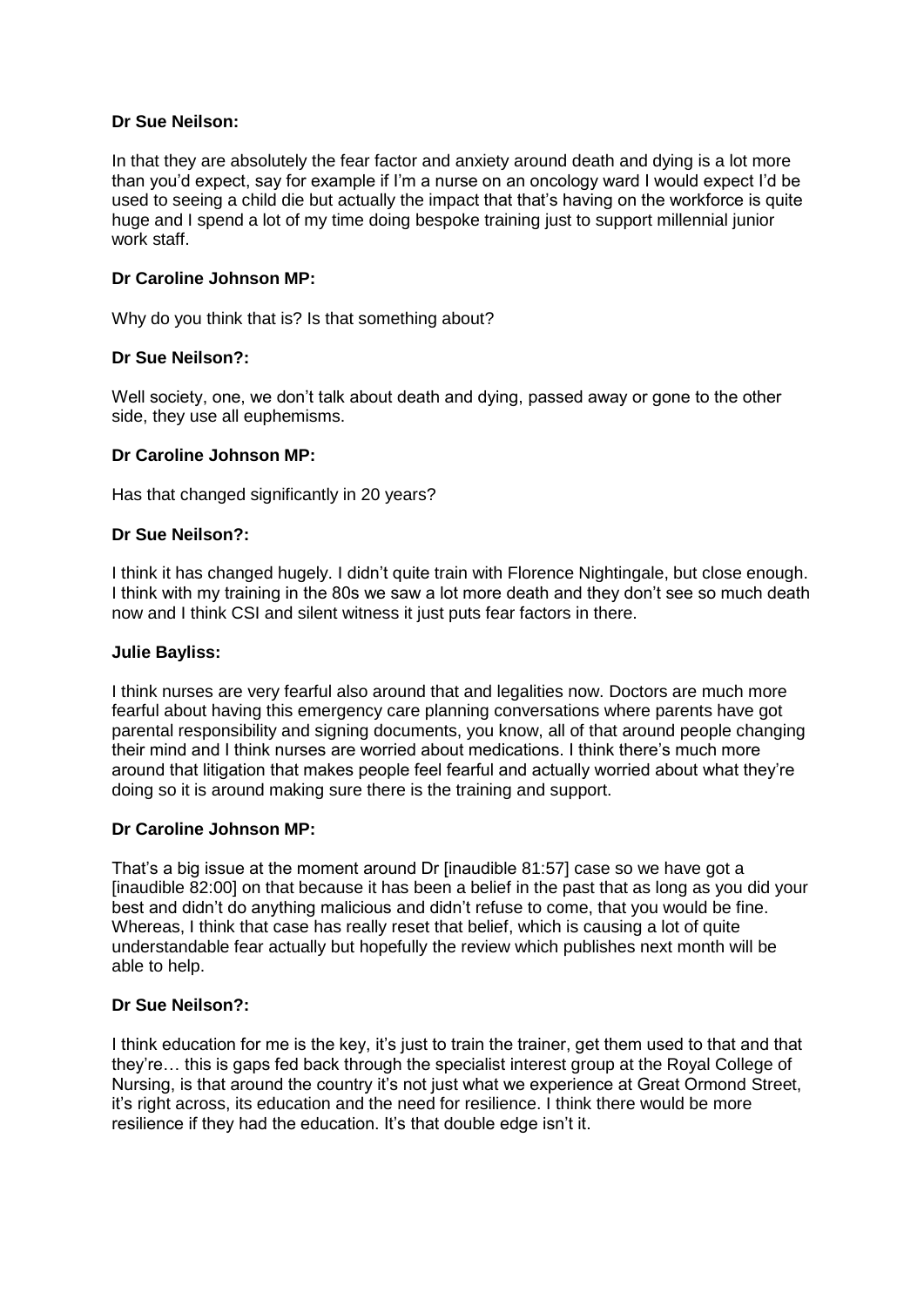## **Sophie Dodgeon:**

I think there's also Helena's point as well about the communication and quality care learning [inaudible 83:04] support the patient and to support families and [inaudible 83:09] for some reason don't feel they are able to sit down and have those conversations because it is general conversations with specialists in the palliative care team are giving and their views are that the ward staff are too busy and they call the palliative care team because they don't have the time to sit…

## **Dr Caroline Johnson MP:**

Do you think the fact that you now have a palliative care specialist means that the people on the ward then feel that they're not as good as the specialist and that they'd be doing a disservice to the child if they didn't call that specialist and almost that they feel that they're not providing as good a service so if the palliative care specialist is not available they feel they're making do rather than providing the gold standard so that it's almost de skilling the rest of the workforce because it's always done by that team? Diabetes has that issue.

#### **Julie Bayliss:**

I think there's also an element that they're not sure also about if they start engaging in a conversation they don't know where the conversation is going to go, will they find themselves out of depth but also if I start that conversation and I know I've got someone who needs some medication in 10 minutes [inaudible 84:14] conversation together with [inaudible 84:15] patient, so I think those... we haven't explored a [inaudible 84:22] that's a [inaudible 84:24] research and that's the sort of background [I come from 84:26] [medication research 84:26] [inaudible 84:27] we start to find those reason why but there's definitely a combination of time and as you say, that fear of what happens if I ask a question [inaudible 84:41].

## **Professor Carter:**

I think it comes back to that junior workforce. I really think they are a junior workforce and again, they've had some education but again, it about building on that education through other means and courses and education around communications skills and that sort of thing.

#### **Sophie Dodgeon:**

We had the oncology training didn't we a few years back, the Royal College communication training which was just rolled out to oncology it was [over speaking 85:07] that was three days.

#### **Professor Carter:**

That worked really well, yeah.

#### **Sophie Dodgeon:**

… the communication so…

#### **Professor Carter:**

Advanced communication skills.

#### **Sophie Dodgeon:**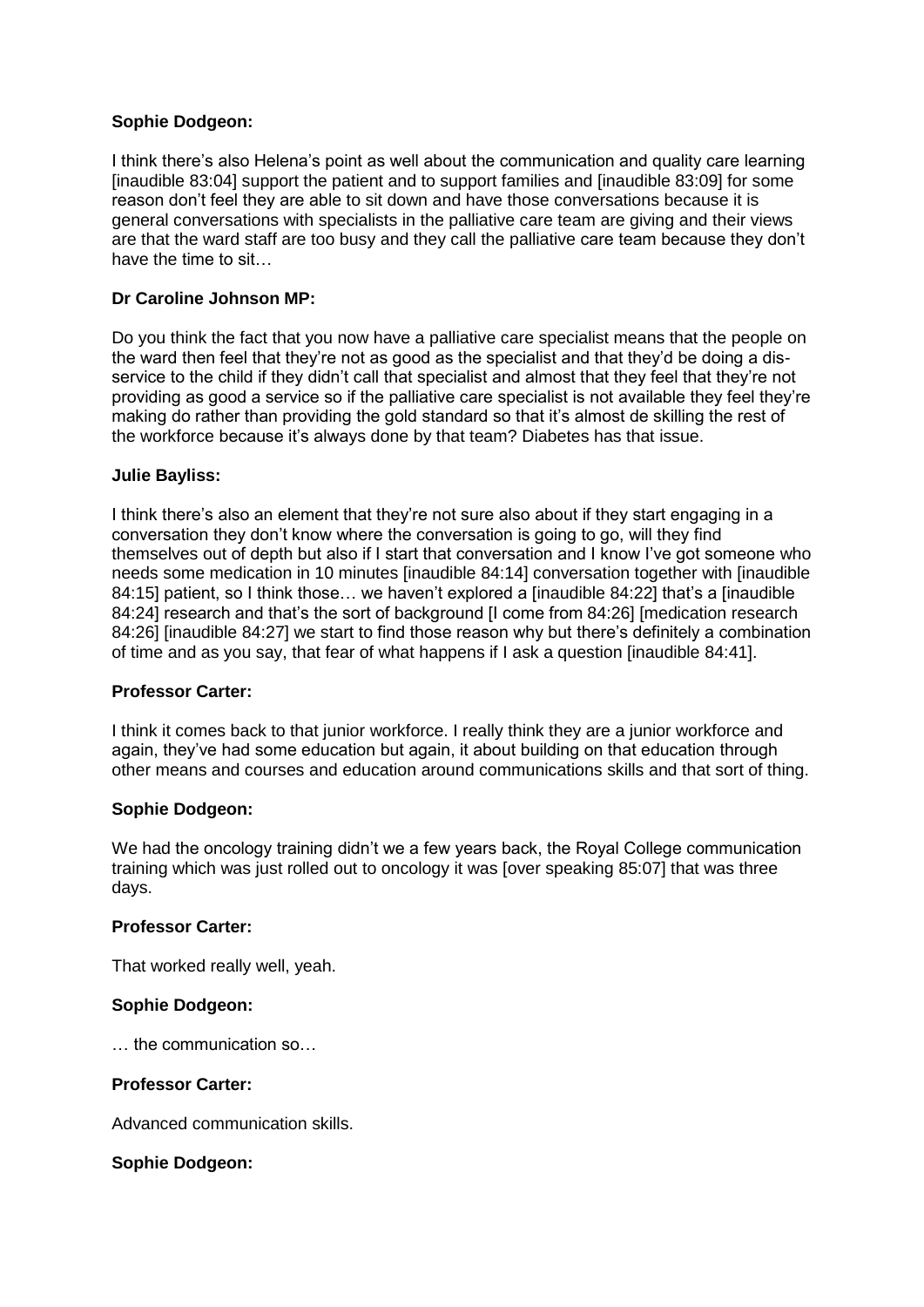… that worked really well but it was just for a very narrow…

# **Dr Caroline Johnson MP:**

So, the thing that you're saying is that you need to obtain… the more senior nurses in the ward they direct their role?

## **Professor Carter:**

That's right but again, I think the resources sometimes actually don't have the more senior posts, they're always only just one more sister or one practice educator across the three or four wards so again, that's why they will call in nurse specialists or practitioners.

## **Dr Caroline Johnson MP:**

One thing I've not understood ever from nursing workforce is that if you're running a rota and you're looking at who's going to be on your nightshift, you'll have a consultant and registrar and [inaudible 85:53] and a junior [inaudible 85:54] or the modern equivalent or something but you can go on a shift and you can find you've got four band fives and you can go on another shift and find you've got four band sixes or even three band sixes and a band of seven. Why is that? There doesn't seem to be the same degree of each shift must contain a balance of nursing skills [over speaking 86:19]?

# **Professor Carter:**

I'm not sure that…

# **Dr Caroline Johnson MP:**

You're laughing now because it's true isn't it?

## **Professor Carter:**

No, I'm not sure that is true, that's why I was laughing actually because I was thinking actually nowadays there are much more, one band six, one band seven who's there on Monday to Friday and then they do a rota for the band sevens to cover the weekends and the sisters sort of do that so actually the senior… the band sixes, the reason why it's been really difficult to retain people is because the band sixes have been so alone that there is just lots of and lots of band fives.

## **Dr Caroline Johnson MP:**

I linaudible 86:48]. I go in sometimes and I'm surrounded by navy and sometimes I'm surrounded by light blue and I think this is not… this is peculiar.

## **Professor Carter:**

They do electronic rostering and its e-rostering, so you put in your requirement so actually it's why I was thinking it shouldn't happen because you want this level of nurse who can do A, B and C. Can do IVs, can do chemo, can do whatever you want and then you build on that [over speaking 87:13].

It shouldn't happen.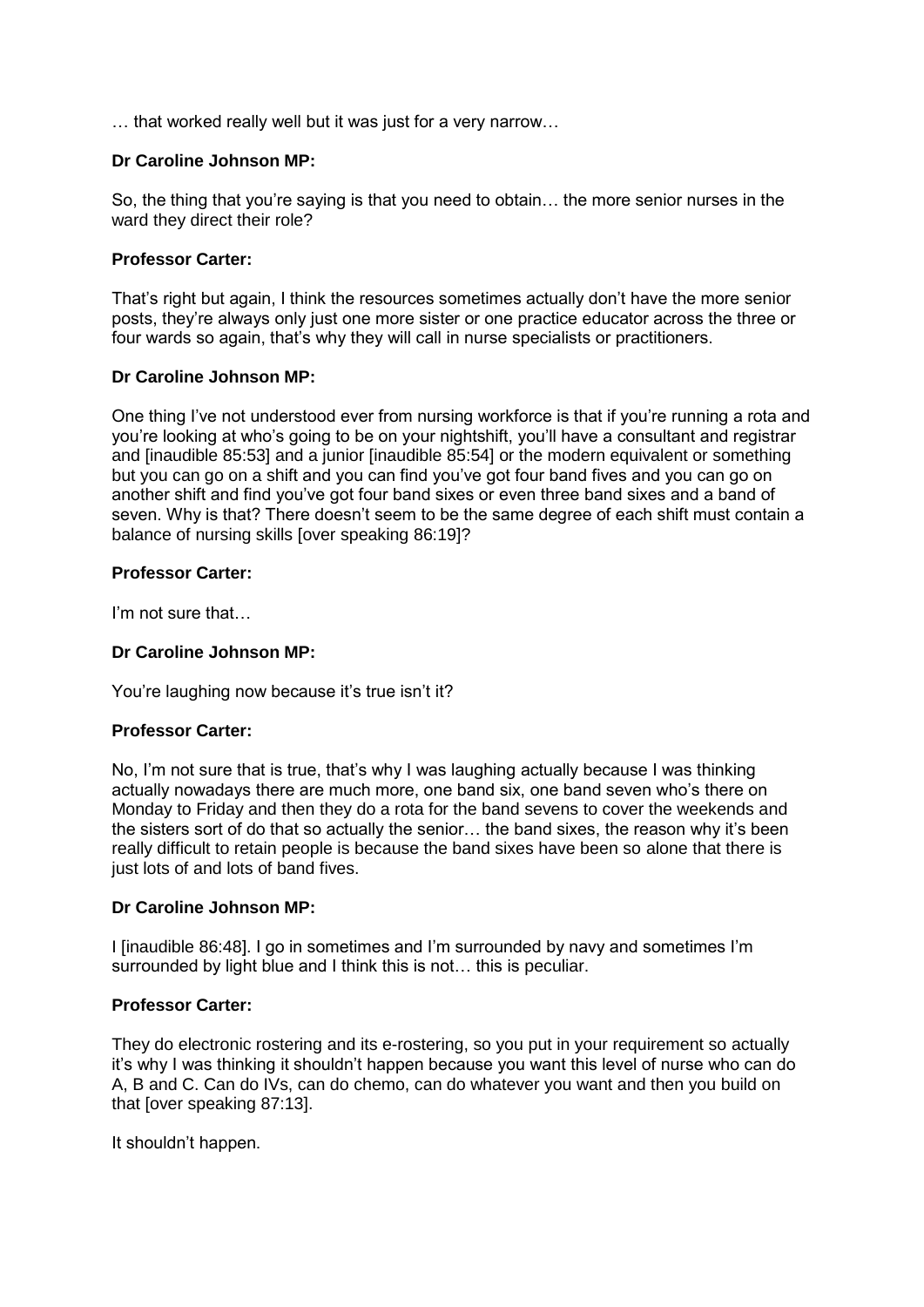## **Julie Bayliss:**

[inaudible 87:14] dependency, what are the needs within the unit and then you put the right skill mix for shift ideally.

### **Dr Caroline Johnson MP:**

That [over speaking 87:24].

### **Julie Bayliss:**

Yeah, on e-rostrum but whether that's…

### **Dr Helena Dunbar:**

But often we're getting our nurses on the ward who have been fully qualified for a year or two years and they're in charge and they're expected to do everything and look after students and you know.

#### **Julie Bayliss:**

That hasn't changed.

## **Professor Carter:**

I think it has changed [inaudible 87:43] going back [inaudible 87:44].

## **Dr Caroline Johnson MP:**

So, you've gone back to [inaudible 87:45], when did you first qualify?

## **Professor Carter:**

I started in 76 and qualified in 1980 and [about 300 years 87:54].

## [Laughter]

I wouldn't go back to the old days. I think whatever those deficits are in the system we've got, you know, dealing with amazingly complex cases and I think we have some wonderful band fives who are doing amazing jobs and I think it is difficult. I think it's difficult for anybody to communicate effectively with parents, but I don't think I've ever met a parent who's said a nurse had said something so terrible to them that it made them just back off. The thing that we can't do is just not talk to parents, we have to try and communicate with parents and I think Helena was saying that it is everybody's responsibility because these children will be seen on ENT wards, they'll be seen everywhere within the hospital, so we know that our nurses' junior and senior will be working with them.

I think specialisms within nursing has created some level of separation, it has created a sense that that's the job the palliative care people, that's the job that the pain nurse does, that's the job that the infection control nurse does, and I think that's a role that we have to think everybody has got a responsibly for being as good as they can at the level of competency that they're at to engage with that family. You're not expected to have a massive end of life conversation, but you can actually talk about simple things, you can actually be engaged with parents and children and I think most children's nurses can do that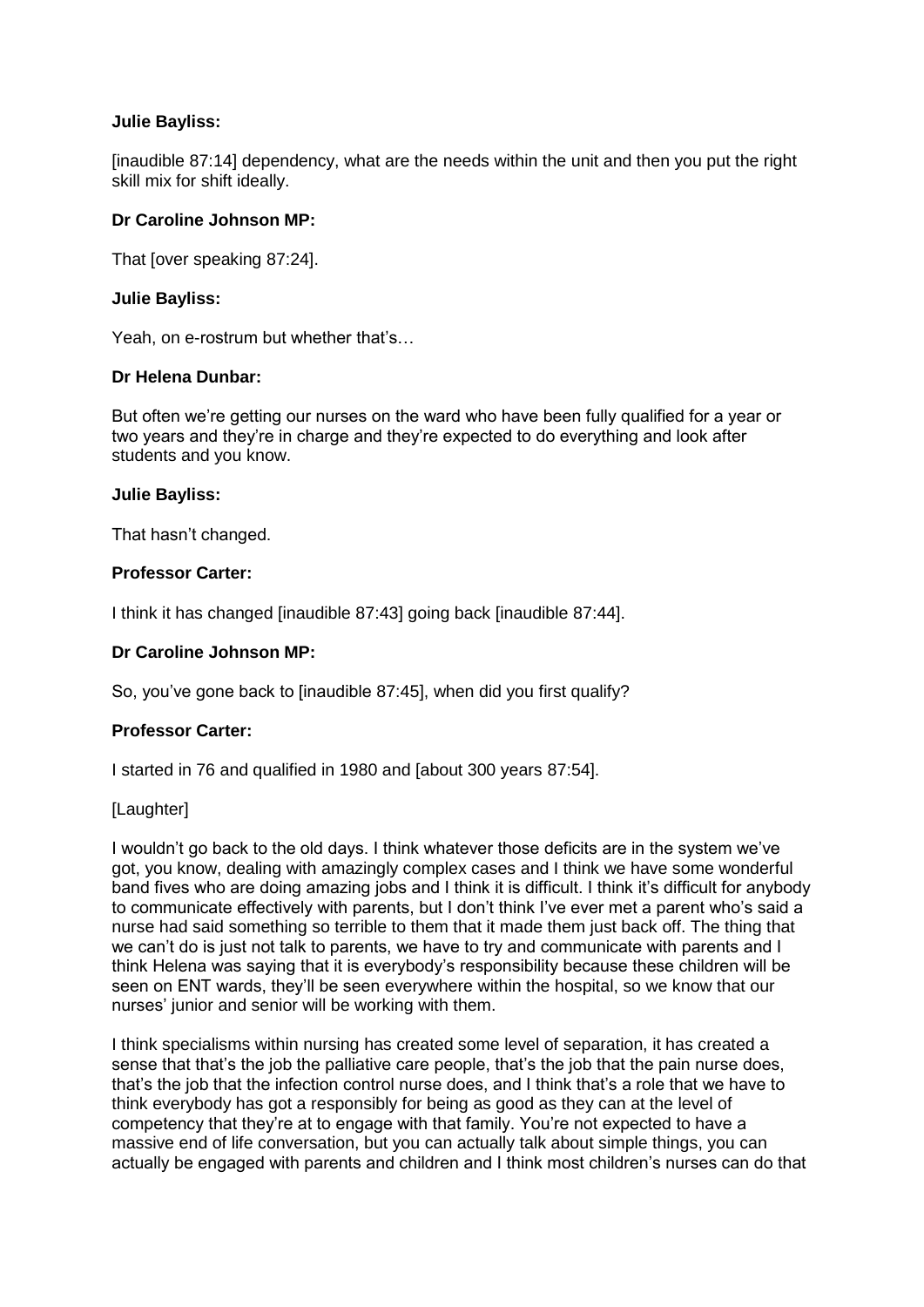if they're given the confidence to do that and they get feedback and support on how they've done.

### **Julie Bayliss**:

It does come down to that foundation education, something that actually everybody has whether [or where you're 89:43] working, so it's core skills, communication and sort of helping them.

## **Professor Carter:**

It's that feedback. I mean it's a big push at the moment, it's separate to this mental health so that we can talk to young people about mental health and there's a big push at the moment, but you can talk to people that you think are at risk of suicide because people won't want to say the wrong things but actually saying something is better than saying [over speaking 90:09].

### **Dr Caroline Johnson MP:**

I'm aware of time pressing on so I'm going to with the last question go around for that one... the one thing and we're only allowed one, if there were one thing that the government, HE or other stakeholders could do to make sure that you have nurses, the skills, knowledge and experience to provide palliative care to children, one thing, what would it be? Education? More money for CPD?

### **Professor Carter:**

Will you come back to me?

## **Dr Helena Dunbar:**

I think yes, we could all say more money but actually I think we need to look at how we deliver things differently and we are waiting for a new curriculum to come out and new standards for education and actually I was talking to Bernie earlier about how ATA should have been in there and yes, palliative care might be on it and how's that going to look? Is it a little bit that we stick on the end or are we fundamentally going to influence the whole nursing curriculum the whole way through? Follow that patient journey and influence the fundamentals of how to care all the way through that and beyond into CPD.

#### **Professor Carter:**

I'll go for more local support for families, so whatever that is, be it specialist paediatric clinical care team or if it's community children's nurses, whichever, and they might be overlapping but that local support to maintain and sustain families.

#### **Dr Caroline Johnson MP:**

Local underlined.

#### **Nikki Lancaster:**

If I could have picked one thing that I would have liked extra it would have been 24 hour needs nursing.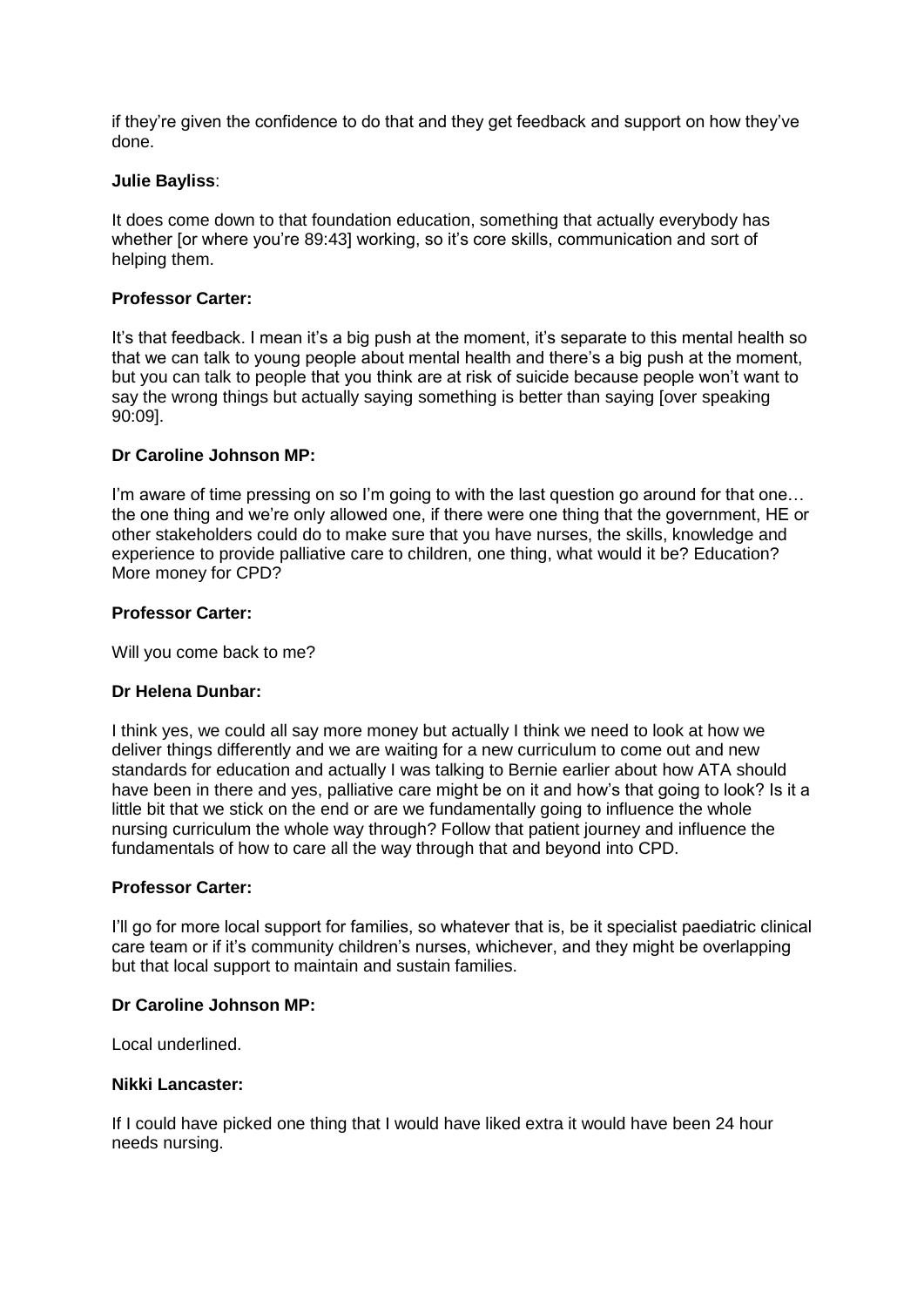So, you feel quite alone on the night?

### **Nikki Lancaster:**

Yeah, so nine to five my community nurses were amazing, they would drop anything for me but come five o'clock in the evening you're very alone and it's a huge responsibility, massively overwhelming responsibility keeping a child alive and when it's your child it's even more so and when you're out there on your own and you've got no support it's hard, emotionally hard as well. The decisions, you're making the decisions but if your child was in a hospital setting a consultant would be making those decisions but as a parent you're at home making those decisions.

### **Dr Caroline Johnson MP:**

It must be scary.

### **Nikki Lancaster:**

Yeah, very.

### **Julie Bayliss:**

Mine would be community nursing, I would definitely say that. I would say services and equitably services overall because again, there's just so many differences and I would say invest in training and education, community nurses…

## **Dr Caroline Johnson MP:**

You only get one!

[Laughter]

So, 24-hour community nurses, yeah? Or at least it need to be joined up?

#### **Julie Bayliss**:

Yeah, it might not be a community nurse, it might be linked with your hospice and you want to be able to provide that 24/7 with trained community nurses.

## **Dr Caroline Johnson MP:**

Has anyone go anything?

## **Rachel Cooke:**

No, I don't think I've got anything else to say really, do I?

# **Dr Caroline Johnson MP:**

I don't know. No, I'll leave it to the experts.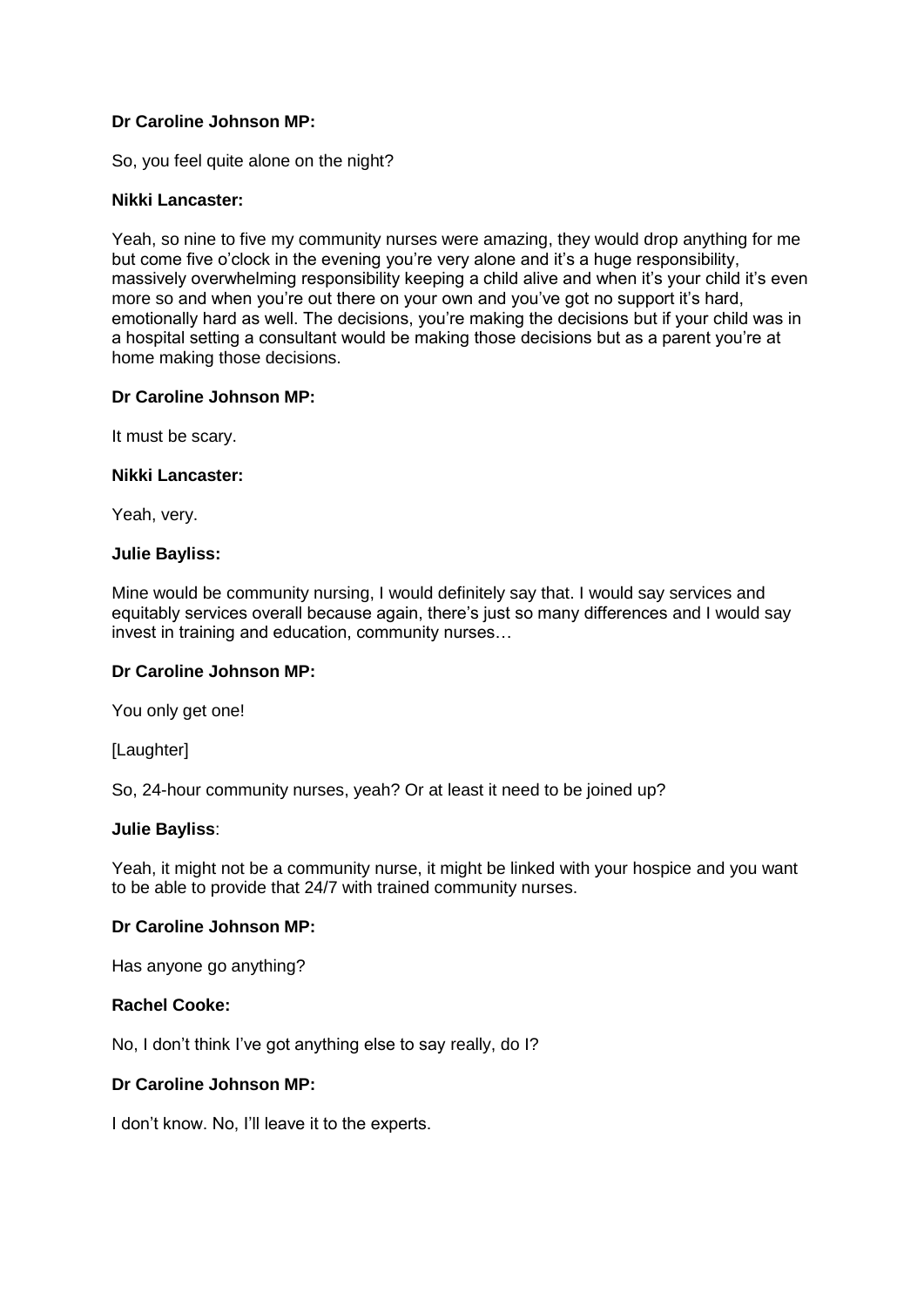## **Rachel Cooke:**

Safe, comprehensive 24/7 sustainable service.

# **Dr Caroline Johnson MP:**

It's all about being able to make sure that people aren't left alone overnight.

## **Professor Carter:**

Maybe some of us as professionals have stood in the shoes that the parents wear, but if any of us here could do that we would know why it's so important. They're marvellous and they're brilliant and they are so alone and they are so responsible and they're so tired, they are so tired and anything we can do to actually support that just has massive effects for that mum or that dad, the child who's at the centre of the care that we're delivering and the siblings and to the future of all of those people within that family because as and when that child dies that family continues fractured, fragmented and together or whatever, and that child's support has had an intense affect on that family during the child's life and will continue to have that so the life chances of the siblings are changed and different and the same for the family so whatever we can put in, health economically if that's the most important thing, it will repay in the long-term.

## **Sophie Dodgeon:**

Speaking for the Rainbow Trust, we provide we provide a non-clinical support to families [over speaking 95:25]…

## **Dr Caroline Johnson MP:**

So, what would be your one thing?

## **Sophie Dodgeon:**

The one thing would have to be to be honest, we don't want to ask for more money necessarily because we know there's nothing in the system but it's more access to system funding because we can't access the system funding because we're not clinical, because it's not a clinical service, we are only reliant on small amounts of short breaks funding which [over speaking 95:47].

#### **Dr Caroline Johnson MP:**

Basically, increase your break [tier 95:49]?

## **Sophie Dodgeon:**

But also, the criteria for short breaks doesn't necessarily work for our service because we provide quite a wide range of services to people and councils are really looking for particular less of [over speaking 96:00].